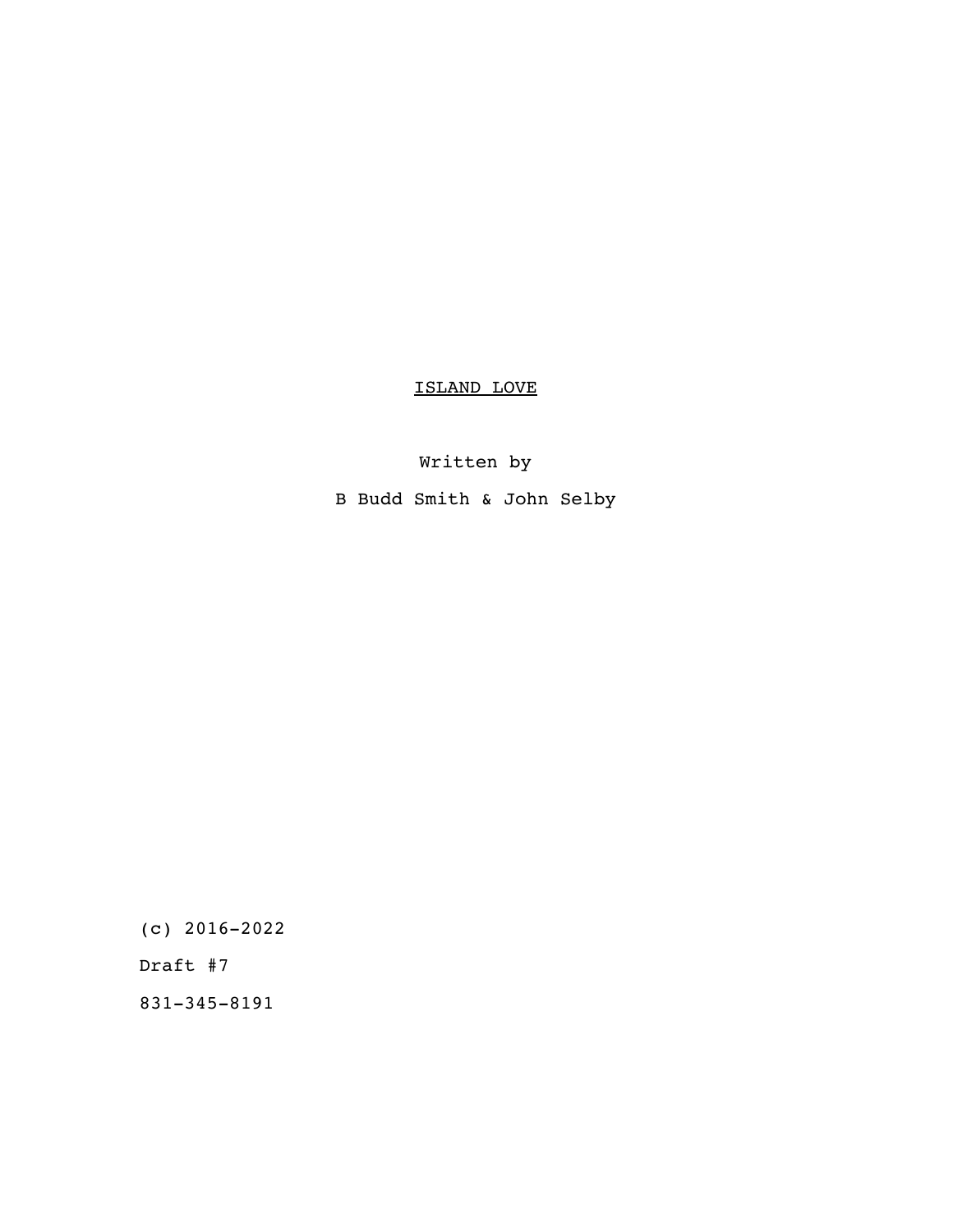FADE IN:

# EXT. HAWAIIAN SUGAR PLANTATION - DAY

Looking from across a jungle gorge through the oval of a hand-held telescope, we see a neighboring plantation, with equipment barns, worker's shacks, smoke-stack and cane refinery - the run-down but still-operating Cromme family sugar plantation.

The telescope POV zooms in on the large old colonial-style house and overgrown gardens. The sound of a live local Hawaiian band warming up can be heard -

# EXT. CROMME HOUSE BACK YARD [CONTINUOUS]

In the back yard, a big local luau/barbecue is being prepared, with Filipino and Hawaiian help preparing picnic tables, flower arrangements, pit-roast pig etc.

An 18-year-old, hauntingly-beautiful white girl - Rebecca comes walking out of the house toward the picnic tables, carrying two large pitchers. She tosses her long dark hair and laughs lightly about something with the household help.

The telescope is momentarily aimed at her shapely legs and then rising to her breasts, then her face -

# EXT. HILLTOP ACROSS THE LAGOON

A middle-aged man, GATLIN MCGRABBIN (physically powerful, dominated by raw masculine impulses) is looking through a hi-power portable telescope placed on his pickup hood.

Gatlin takes his eye from the telescope - shakes his head.

GATLIN (muttering) God - Rebecca. What do you expect me to do, just go jump off the cliff?

The SOUND of a jet overhead catches his attention and he glances at his watch, then looks up -

> GATLIN (cont'd) (to himself) Ah, Mickey's flight!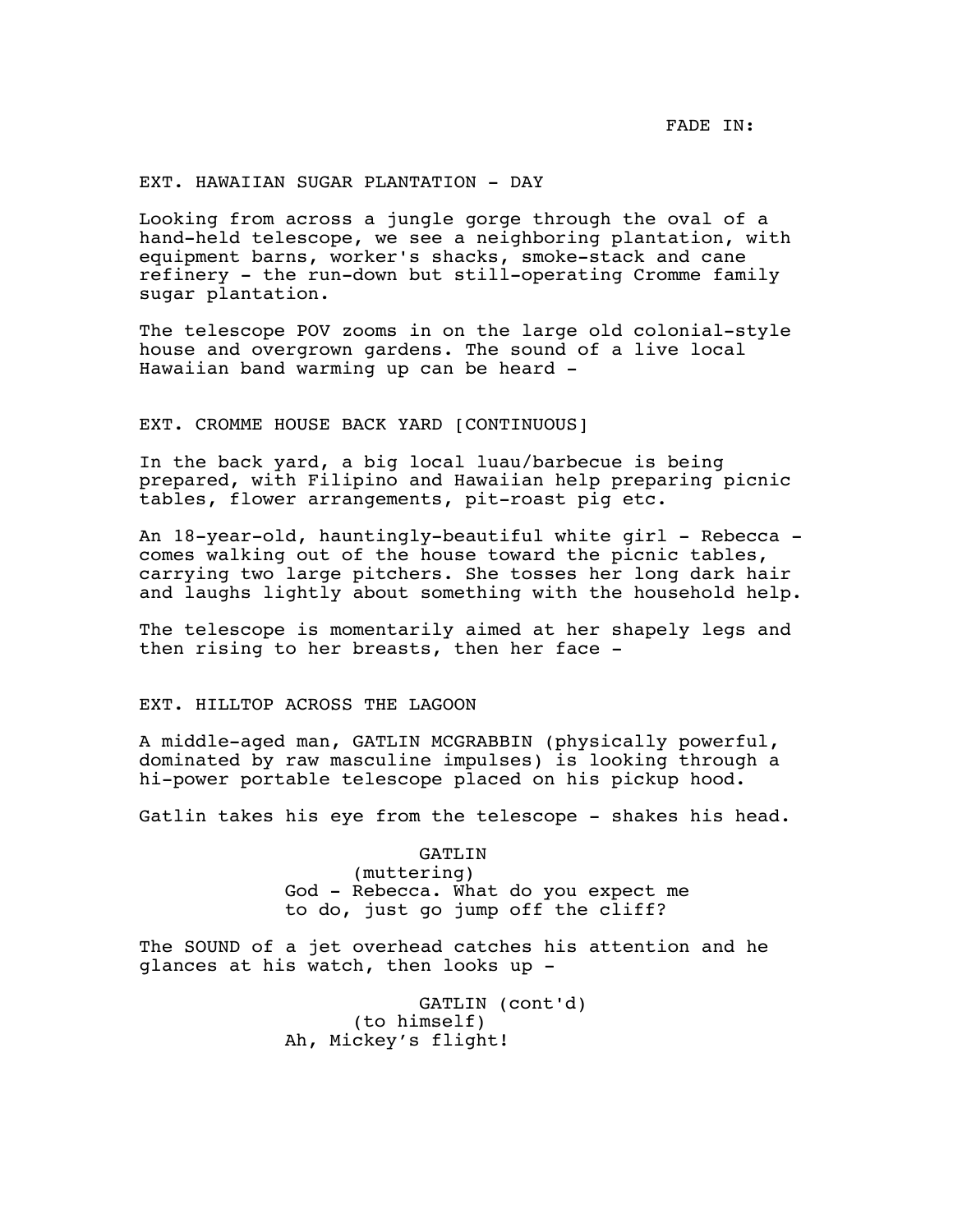EXT. BACK YARD CROMME PLANTATION HOUSE [CONTINUOUS]

Rebecca likewise hears the sound of the jet, looks to her own watch, then looks up, her expression suddenly animated.

### INT. PASSENGER JET [CONTINUOUS]

A young man, 19, MICHAEL MCGRABBIN (slender, handsome, inward-tuned) is sitting in his seat with mini practice keyboard in his lap. He looks down at the island below.

# EXT. BACK YARD [CONTINUOUS]

Still looking up at the descending jet, Rebecca puts a hand over her breast, caught in a moment of eager passion -

Excited, she goes running away from the party preparations, down along a trail through tropical woods alongside the plantation's private LAGOON.

The SOUNDS of surf and birds overwhelm the Hawaiian music and then we begin to hear a strong young male voice intoning a traditional Hawaiian chant.

### EXT. TROPICAL WOODS [CONTINUOUS]

Rebecca comes to a stop, standing in lush jungle, looking through ancient trees toward the chanting.

We see overgrown stone walls - an old Hawaiian settlement reduced to abandoned half-wall RUINS.

EXT. HAWAIIAN RUINS [CONTINUOUS]

A solitary sincere young Hawaiian man wearing shorts, with long black hair - LOKOKANI - is performing an ancient native ritual with total mastery.

He makes a dramatic dance move - and the shot becomes visually aglow, showing the dancer in a transformed CGI environment -

# EXT. SAME LOCATION BACK IN 1897 - DAY

In a FLASHBACK we see rapid-shifting, live-action and CGI images of these SAME RUINS as they looked over a hundred years ago - with two dozen native Hawaiian huts, plus welltended taro patches, and the Polynesian canoes of a traditional Hawaiian village.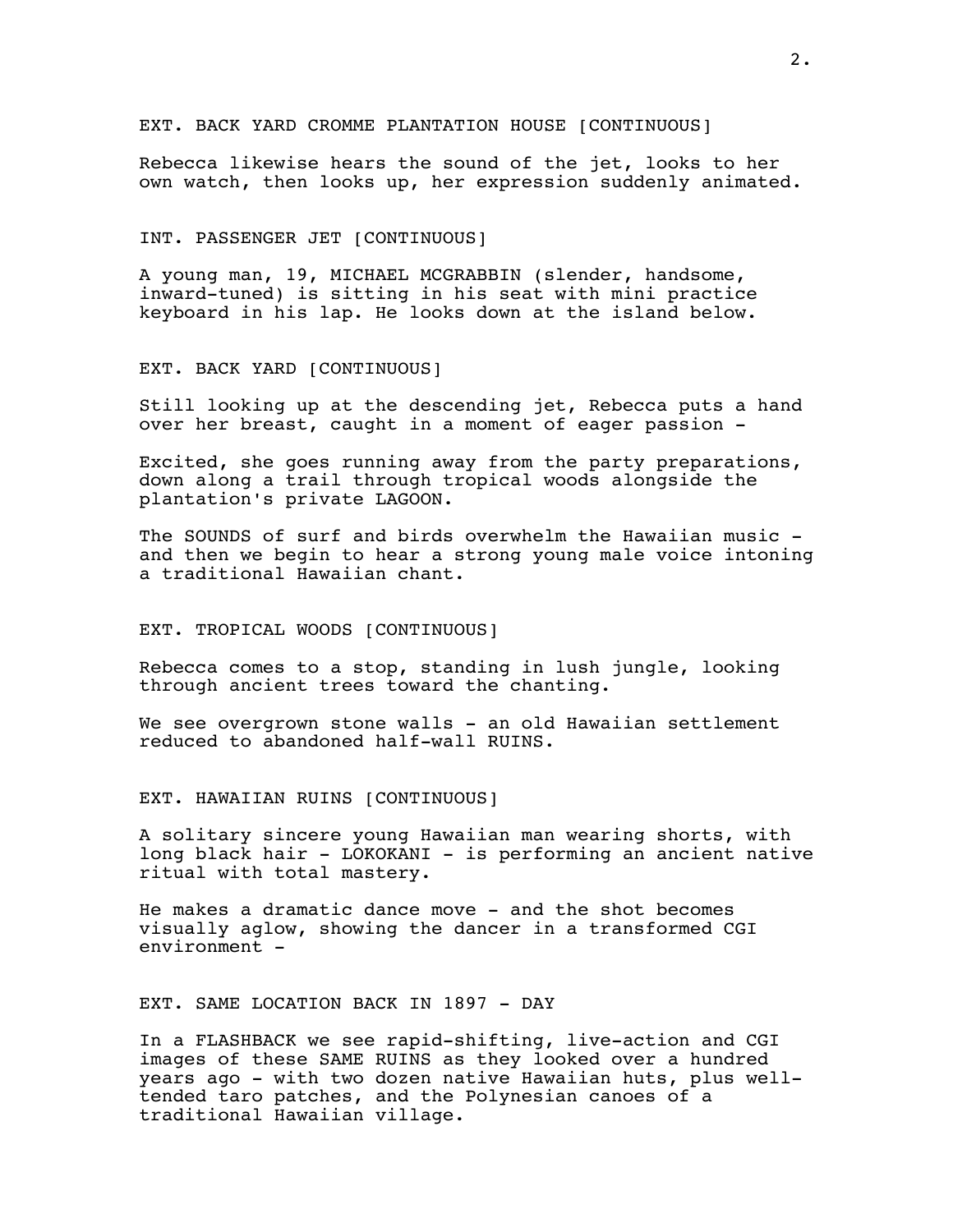With mixed CGI imagery, Lokokani is dancing ceremoniously with half a dozen other native men, while maybe 50 adults and children watch or continue with communal activities -

Suddenly a bunch of drunk HIRED HANDS from the adjoining sugar plantation come busting in upon the peaceful scene. Brandishing guns and lit torches, they roughly chase the native inhabitants off, and torch the grass/bamboo huts.

GRAVESs are being looted, and Hawaiian artifacts loaded onto a wagon and hauled away - the great wooden FIGURINE of the Hawaiian shark god, in front of a rustic native temple, is purposely torched.

EXT. RUINS - PRESENT MOMENT

Rebecca stands there after the flashback is gone, looking stunned by the historic vision she's just experienced.

As she gazes vaguely at Lokokani, he stops dancing - and stands staring intently at her.

Birds chirp, the sound of the surf is rhythmic, soothing. We begin to HEAR the sound of a BULLDOZER.

Lokokani looks up in the direction of the sound.

# EXT. ACROSS THE LAGOON [CONTINUOUS]

On the other side of the wide lagoon is a beautiful little cove and beach, with a tall cliff to the right and a steep terraced hill to the left, with vague signs of overgrown Hawaiian ruins here and there.

A big D8 BULLDOZER is atop the hill, coming to a halt. The engine sound drops to a low diesel purr.

# EXT. TOP OF HILL [CONTINUOUS]

A PICKUP drives fast along a dirt road, comes to a stop a hundred feet up above the bulldozer, with Gatlin at the wheel.

He stops the pickup and gets out - stands looking down over the private beach and lagoon without seeing Rebecca and Lokokani way over on the other side.

Gatlin looks conflicted - then makes up his mind about something - takes off walking fast down toward the awaiting bulldozer.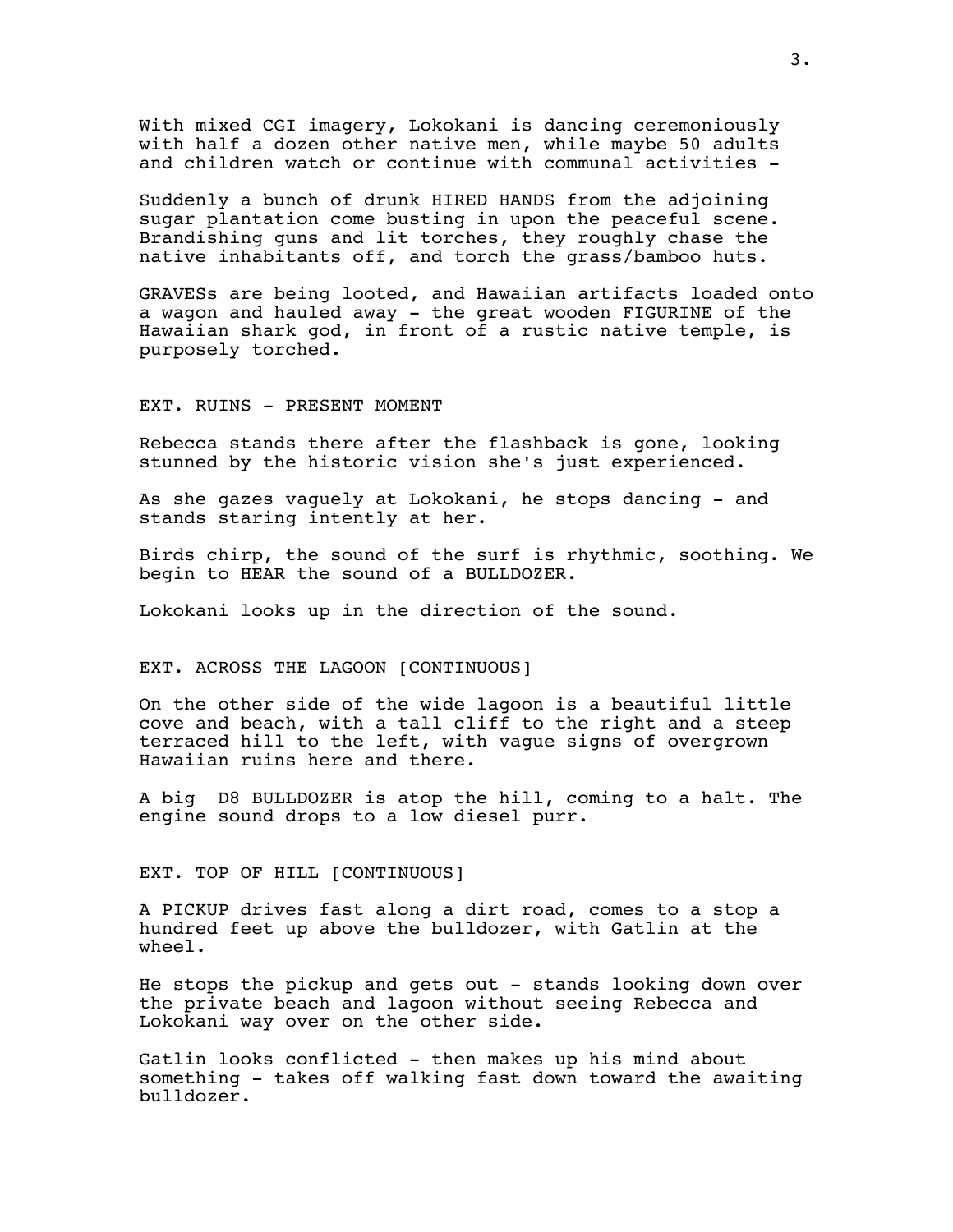# EXT. BULLDOZER ON HILLSIDE [CONTINUOUS]

Gatlin jumps up onto the Cat to talk with the DRIVER.

#### GATLIN

(with authority) OK, gimme an easy grade, something we can drive down 4-wheel - my wife, you know, her bum knee and all. Let's give her a nice surprise.

The driver, a local Hawaiian, is hesitant about the job.

DRIVER But - so close to those ruins down there, no permit or anything?

# GATLIN

(off-hand) Hey, there's acres of ruins, one little road isn't gonna hurt anything, all this is just terraces over here anyway, no graves. My wife deserves to come down to her own beach, for Christ's sake.

Gatlin jumps off the Cat and walks away.

The bulldozer driver pulls out a small whiskey bottle and takes a drink - then guns the dozer - down goes the blade -

EXT. THE RUINS BY THE LAGOON [CONTINUOUS]

Across the lagoon, Rebecca watches as Lokokani, down below, stands, staring aghast at what's happening over on the neighboring plantation.

Lokokani shouts into the din of the engine -

# LOKOKANI Hey, what  $-$  you can't do that!

But the crashing sound of the bulldozer blade plowing into rock ruins mostly obliterates his voice.

Frantic, Lokokani dives into the lagoon, swims across -

EXT. GATLIN'S PICKUP [CONTINUOUS]

Gatlin walks back up to his pickup - turns to watch the bulldozer working a moment - then gets into his pickup.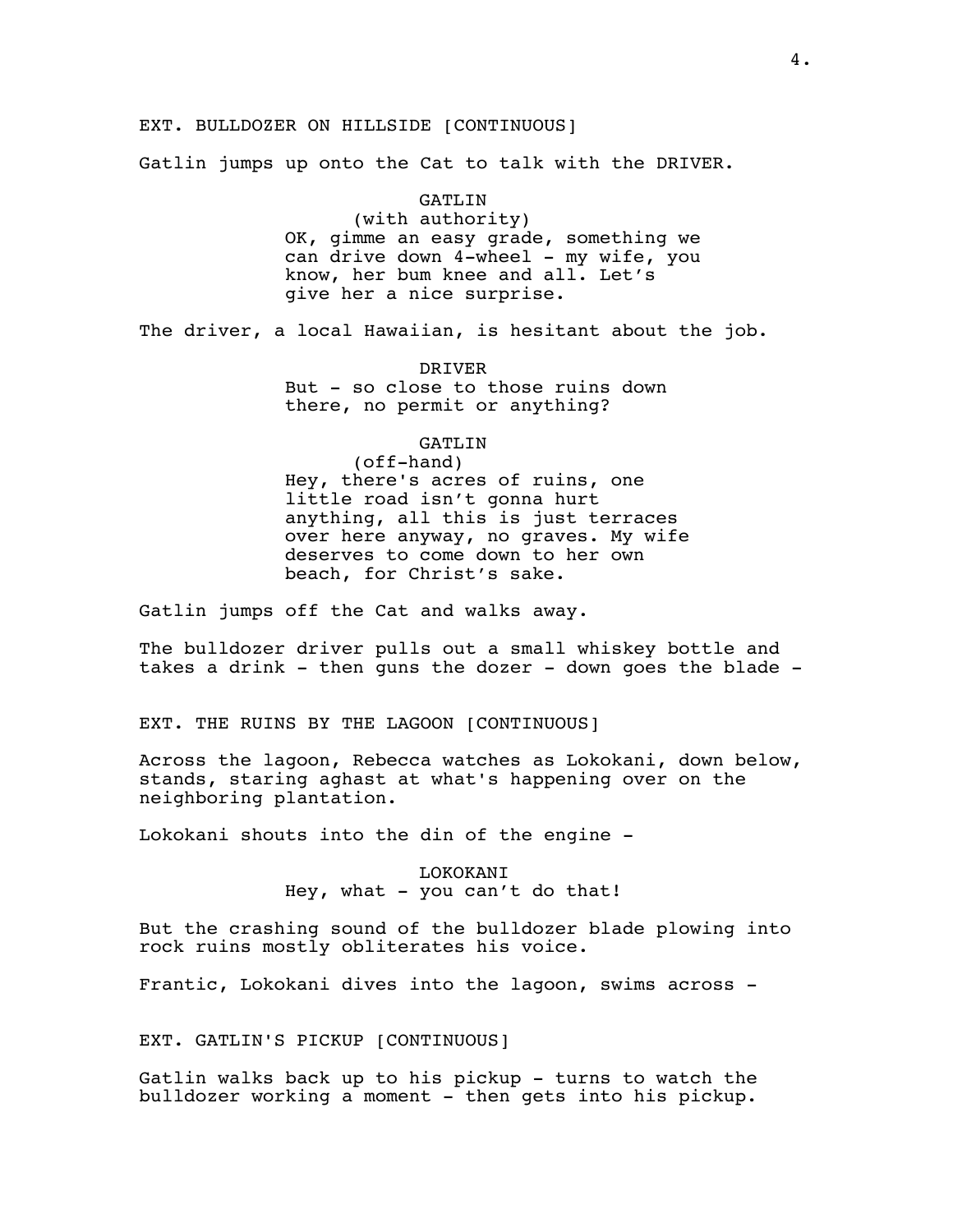Lokokani comes running up fast to the pickup - grabs and opens Gatlin's door.

#### LOKOKANI

(enraged) Damn you, Gatlin - stop that dozer, you got no right!

# GATLIN

(remaining calm) Off my case, Loko, I'm staying way to the north of your sacred ruins. Anyway that's my land, all this side of the lagoon.

FLASHBACK:

We see another very short FLASHBACK to the original desecration of this area -

END FLASHBACK:

EXT. PICKUP ABOVE BULLDOZER

Gatlin and Lokokani watch the CAT make a turn that heads toward graves hidden under hao bushes, pushing aside large stones and rock structures -

> LOKOKANI (panicking) Stop him, he's headed straight for a grave site!

GATLIN (losing patience) Ease up - no graves there.

Lokokani reaches into the cab and grabs Gatlin's shoulder menacingly - we see Gatlin react, reach for a PISTOL -

The bulldozer noise stops suddenly. Lokokani looks in that direction again - and Gatlin comes out of the pickup.

Both he and Lokokani hurry down toward the dozer.

EXT. THE DOZER [CONTINUOUS]

The driver comes down off the dozer.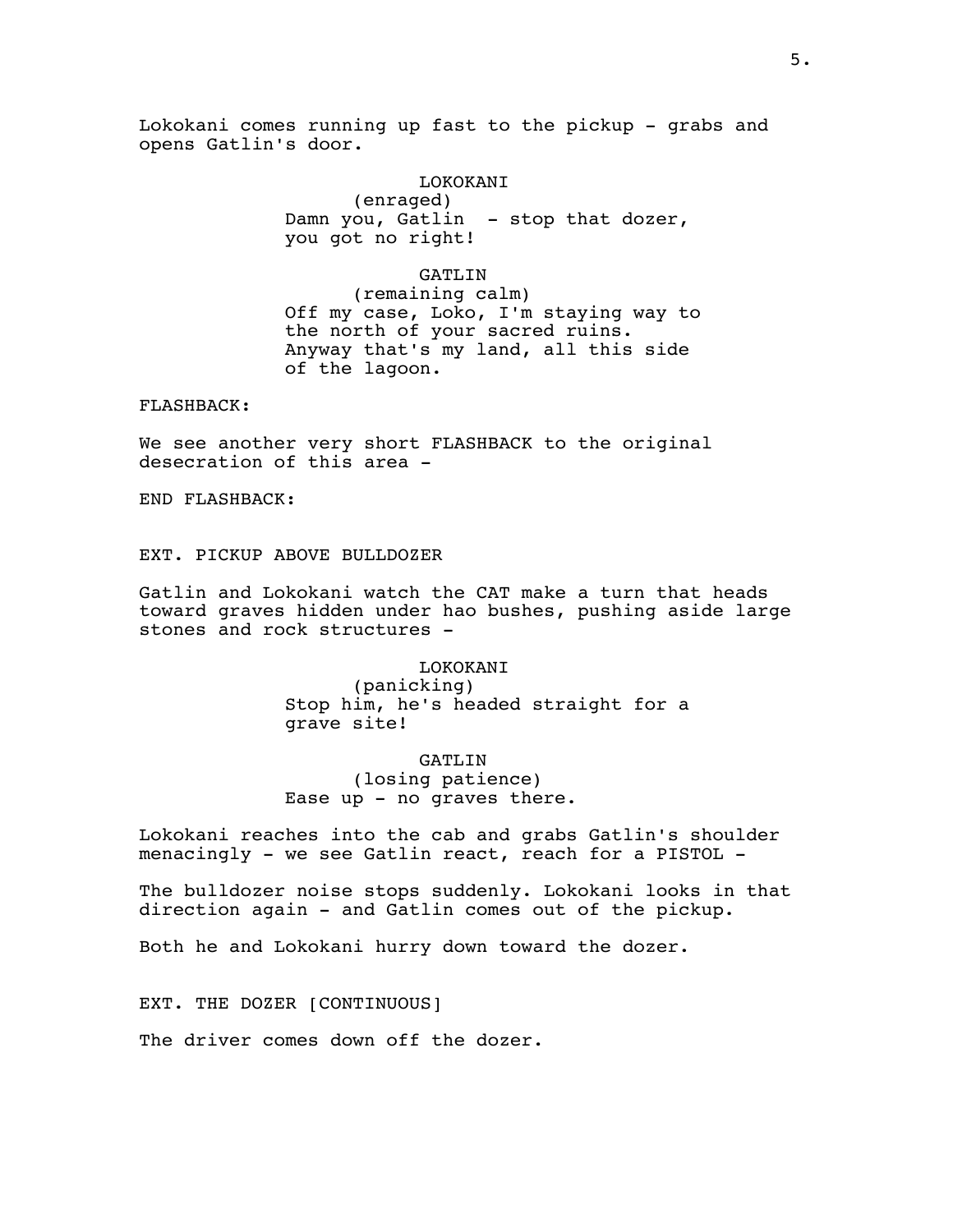# DRIVER

(wildly to Gatlin) I just wiped out an entire Hawaiian family burial site - we're in deep shit now, the spirits coming. I'm out'a here!

The driver looks guiltily at Lokokani - takes off fast.

Lokokani runs around the bulldozer - skeletal remains of adults and children are strewn all around in the dirt, bones broken, skulls crushed. Sacred artifacts such as feathered capes, bowls, poi pounders are everywhere.

Lokokani sinks to his knees in tears of rage and loss. Gatlin grimaces, shocked by the extent of the destruction.

> GATLIN Oh shit, I had no idea. Now why'd this have to happen - goddamn!

Gatlin turns, walks quickly away.

Lokokani, mourning his disturbed ancestors, looks up at Gatlin's disappearing back in acute anger -

DISSOLVE TO:

EXT. ROAD LEAVING AIRPORT - DAU

A JAGUAR sedan pulls out of the airport drive and tdakes a right turn north onto the main county road. The sedan roars along, with young Michael McGrabbin staring out at the beauty of the island.

His mother, Vanessa - a slight British-bred woman, midforties - is driving. She looks tensely at her son and he meets her eyes, smiles.

> MICHAEL (bright) Hey Mom - great to be back.

She doesn't answer. Emotions cloud her face.

MICHAEL (cont'd) What is it? (Beat) Pops?

She tries to speak without getting emotional.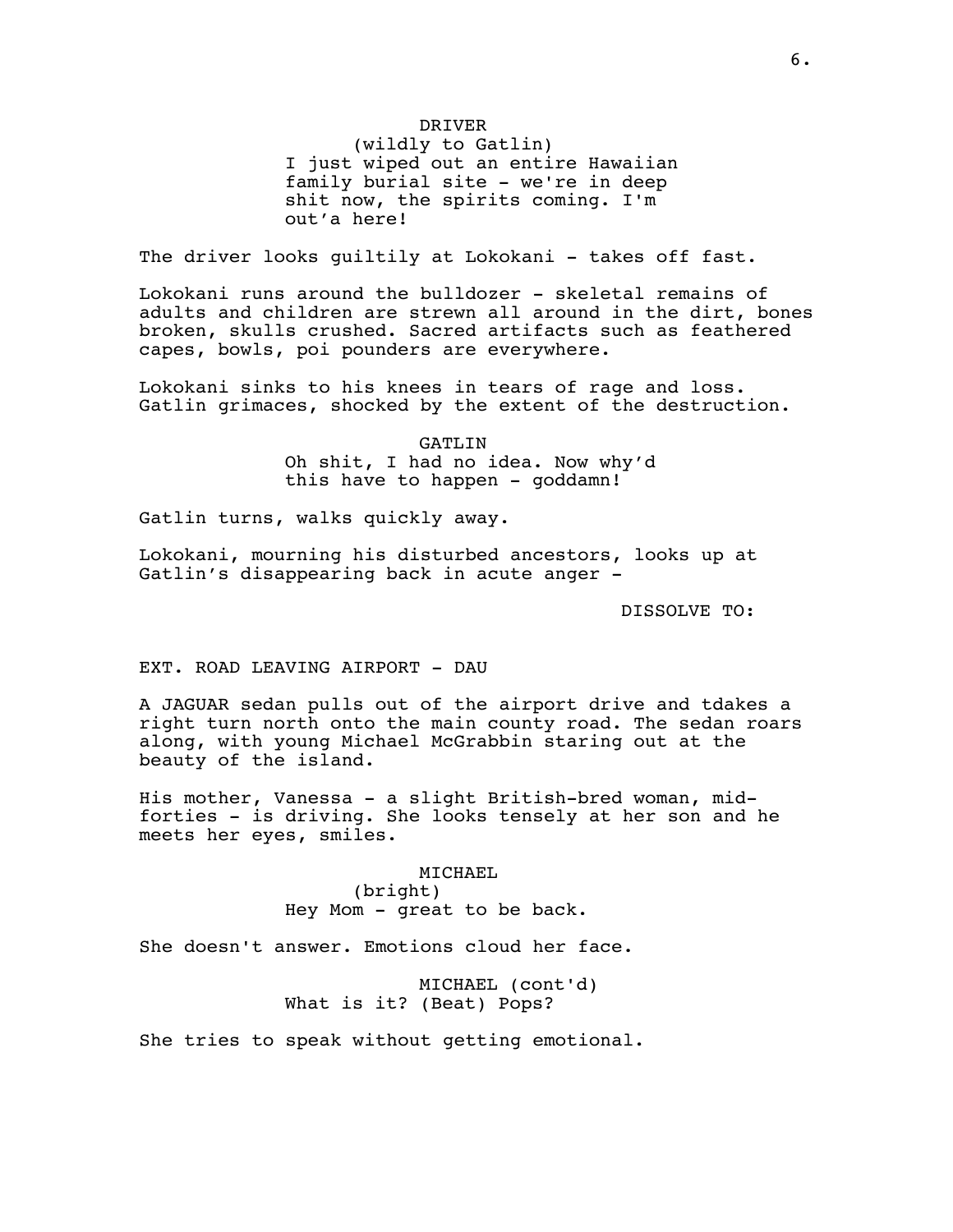# VANESSA

(British accent) I so want this summer to be a happy family time but yes, your father. He's caught up again, fighting all the McGrabbin family devils, and you know him - alcohol. I must tell you, Mickey, this time I'm at my absolute limits.

Michael doesn't respond. He stares at the passing scenery.

He sees a rather run-down but once-classy formal entrance go by. An old sign says: CROMME PLANTATION. Michael nods at the entrance.

#### MICHAEL

Uhm - so how's Becky?

#### VANESSA

Oh, fine, fine. We haven't seen her much recently. Your father's fighting again with her father, this time over the new development project. But oh, she's grown, she's so beautiful.

MICHAEL Yeah. We've stayed a bit in touch.

EXT. NEAR THE LAGOON - DAY

Rebecca comes running fast up from the lagoon toward the run-down Cromme polantation, her expression wild with shock and aggression -

INT. CROMME PLANTATION HOUSE [CONTINUOUS]

Rebecca comes running inside the house to the kitchen where her mother GLENNA (forties, bright-spirited) is overseeing several cooks preparing dishes for the party.

> REBECCA God, Mom - I could kill him!

Glenna pauses in her work.

GLENNA What happened - kill who?

REBECCA I can't believe he - Gatlin! He's a monster.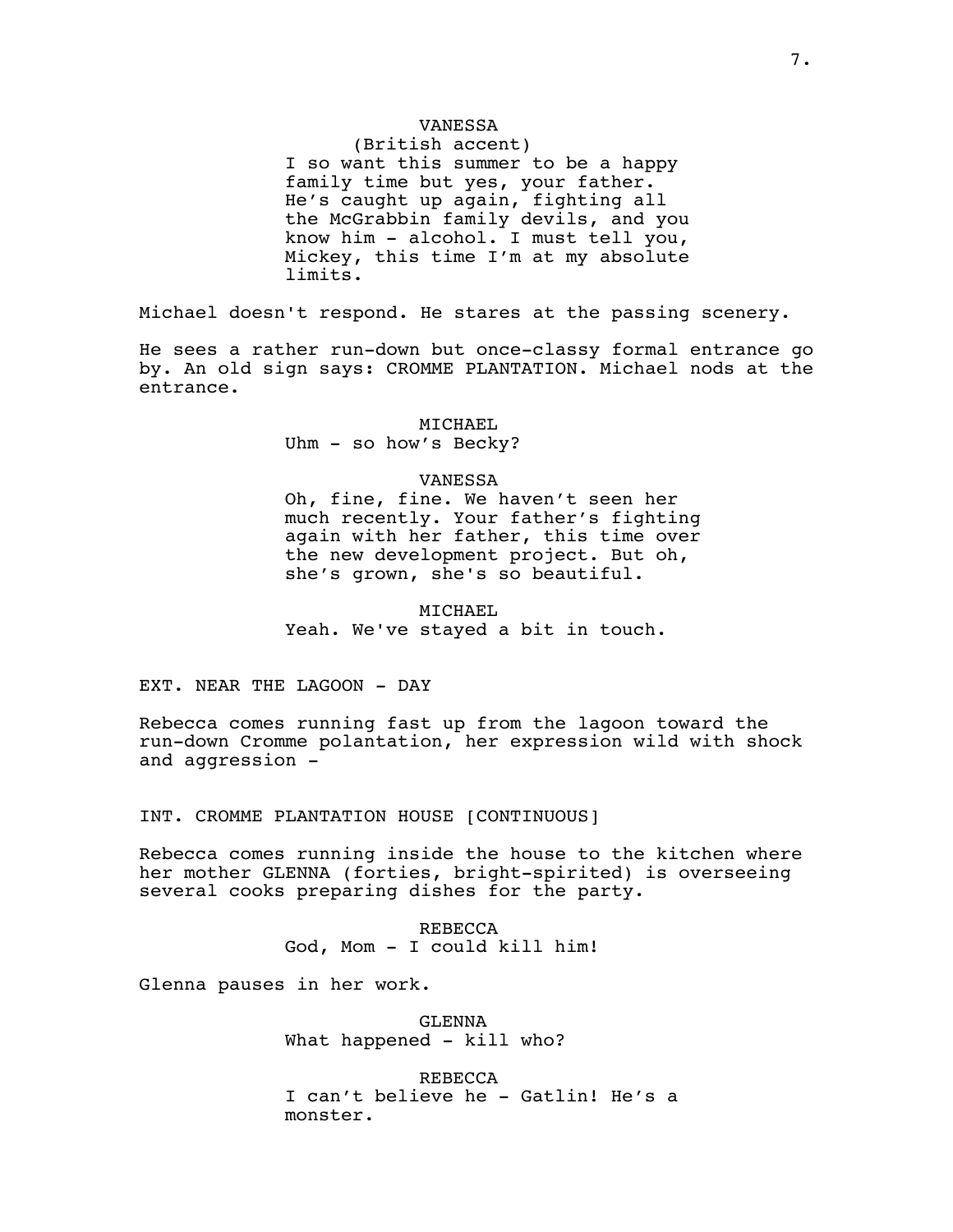Rebecca collapses into a chair, overwhelmed with feelings -

GLENNA (shocked) Oh no, he didn't, you didn't let him touch you - God, if you two've actually gone and -

# REBECCA

Mom!

GLENNA

Becky, he's your father's age - I've seen how you flirt with him every time - he'll assume you want to -

#### REBECCA

Mom - are you kidding? Do you think I'd actually let him -

#### GLENNA

Maybe to you it's just flirting but I know Gatlin, he'll expect you to -

REBECCA

But you know I love Michael, not his father.

### GLENNA

Then you'd better make sure you don't lead that man on any further.

### REBECCA

I haven't led him anywhere. And what he's done, it's something far worse than if he'd kissed me - or whatever you're imagining. It's the lagoon, Mom, the graves, his bulldozer - that access road he's been threatening to make down to the beach.

#### GLENNA

(beat) Oh no - he wouldn't.

# REBECCA

He did - just now!

#### GLENNA

But, what's Vince going to say - his heart - and on his birthday too.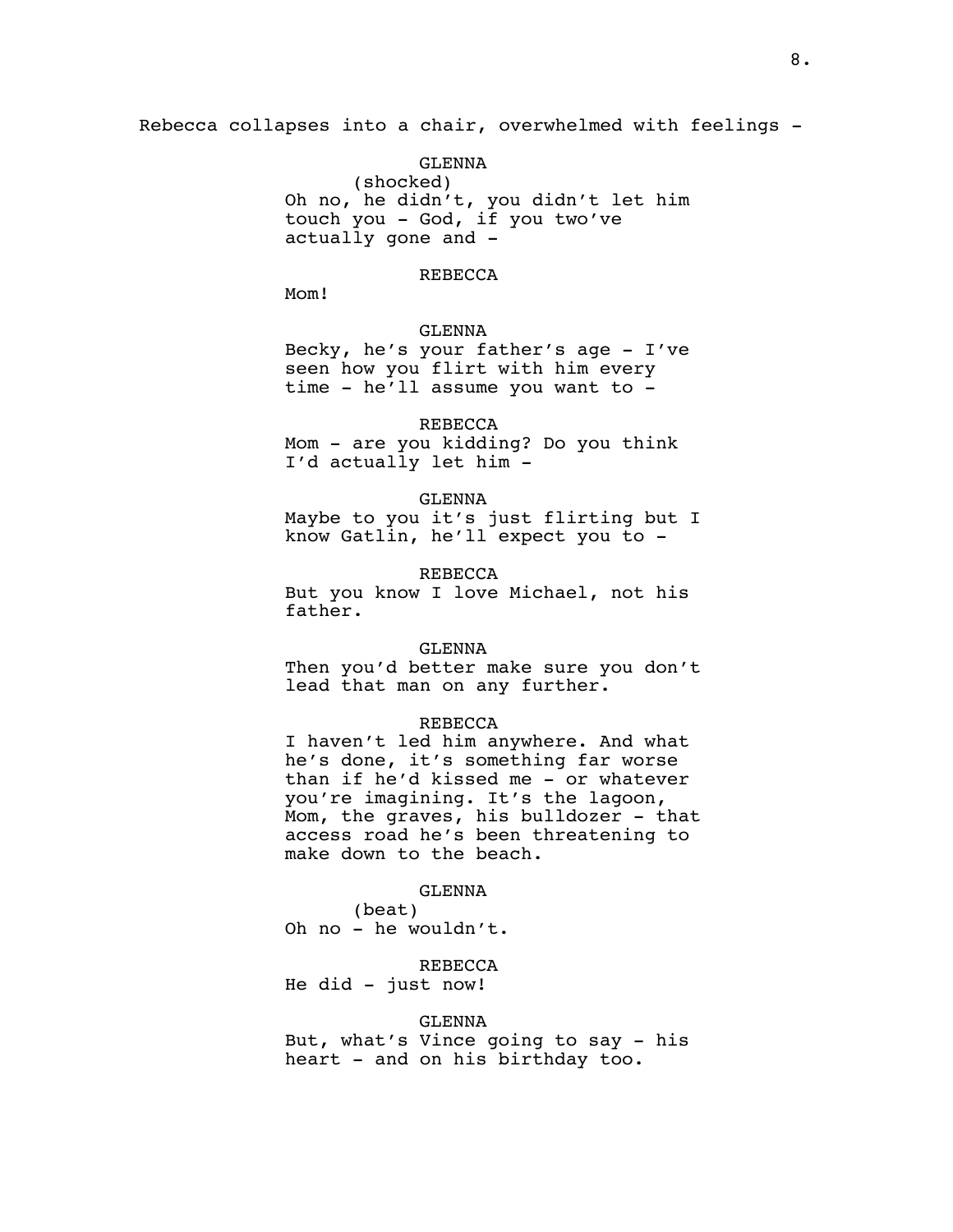# REBECCA And now I'm afraid Lokokani's going to kill Gatlin, he's in a wild rage.

EXT. FARTHER DOWN THE BEACH TOWARD TOWN [CONTINUOUS]

Lokokani is moving fast along the rugged beach, hopping from one large volcanic rock the next.

He stops - stares out to sea as if sensing something - and shouts loudly in Hawaiian - waits a moment -

Out to sea, the fin of a large SHARK cuts the water.

A short FLASHBACK shows the great wooden SHARK GOD at the old Hawaiian temple, going up in flames -

> LOKOKANI (V.O.) (threateningly) Now we gobble them, gobble them.

> > DISSOLVE TO:

# EXT. THE MCGRABBIN PLANTATION - DAY

From high above, the Jaguar sedan is seen driving along the county road. The sedan turns right onto the McGrabbin plantation, just north of the Cromme plantation - separated by the river gorge and lagoon.

From our drone shot (plus CGI) we see that most of the McGrabbin sugar-cane fields have been left to go fallow. On the north end of the property, a high-end residential REAL ESTATE DEVELOPMENT with twenty luxury houses is in progress.

### EXT. MCGRABBIN HOUSE [CONTINUOUS]

The Jaguar sedan comes up the long driveway, and parks at the old plantation house, which has been recently remodeled and has well-landscaped gardens and swimming pool.

INT. CAR [CONTINUOUS]

As Michael looks out the window at the house, Vanessa watches him closely.

> MICHAEL (reflectively) Jeez -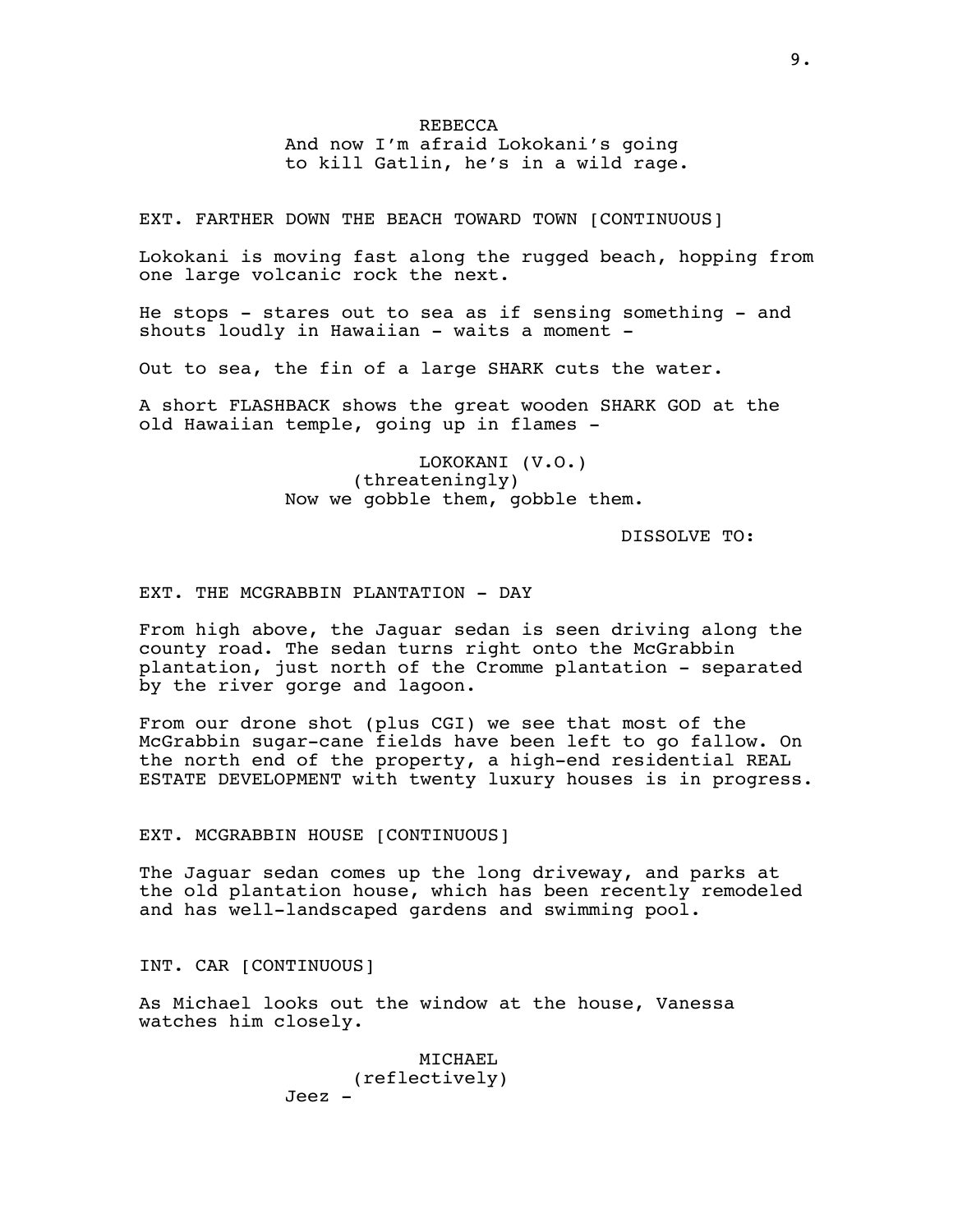What?

# MICHAEL

It's just a shock somehow, after being away. Compared to my college friends' family homes, this is just totally some other world out here.

They stare at each other - then look and see Gatlin's pickup. It drives up fast, and Gatlin gets out, walks eagerly toward the Jaguar.

Michael and Vanessa share a final look - then Michael gets out of the car.

EXT. FRONT OF HOUSE [CONTINUOUS]

Michael finds himself engulfed in a bear hug from Gatlin.

GATLIN

(gregarious - warm) Shit, look at you - been too long, Mickey, too long. You gotta give up all that East Coast school shit.

Michael shrugs his shoulders.

GATLIN (cont'd) Well if nothing else will, your Becky's gonna keep you home this time, I was talking to her yesterday - she's on fire for ya.

MICHAEL (a bit bashful) Uhm, good.

# GATLIN

Come on, go take a jump in the pool, cool off before we head over to her place for the birthday - we gotta get going soon or we'll miss the cake. She's expecting you - otherwise they wouldn't have invited me, you can be sure.

Michael looks back and forth from his mother, who's standing apart, to his father.

A very old JAPANESE GARDENER comes walking up, bows formally to Michael - and Michael bows formally back.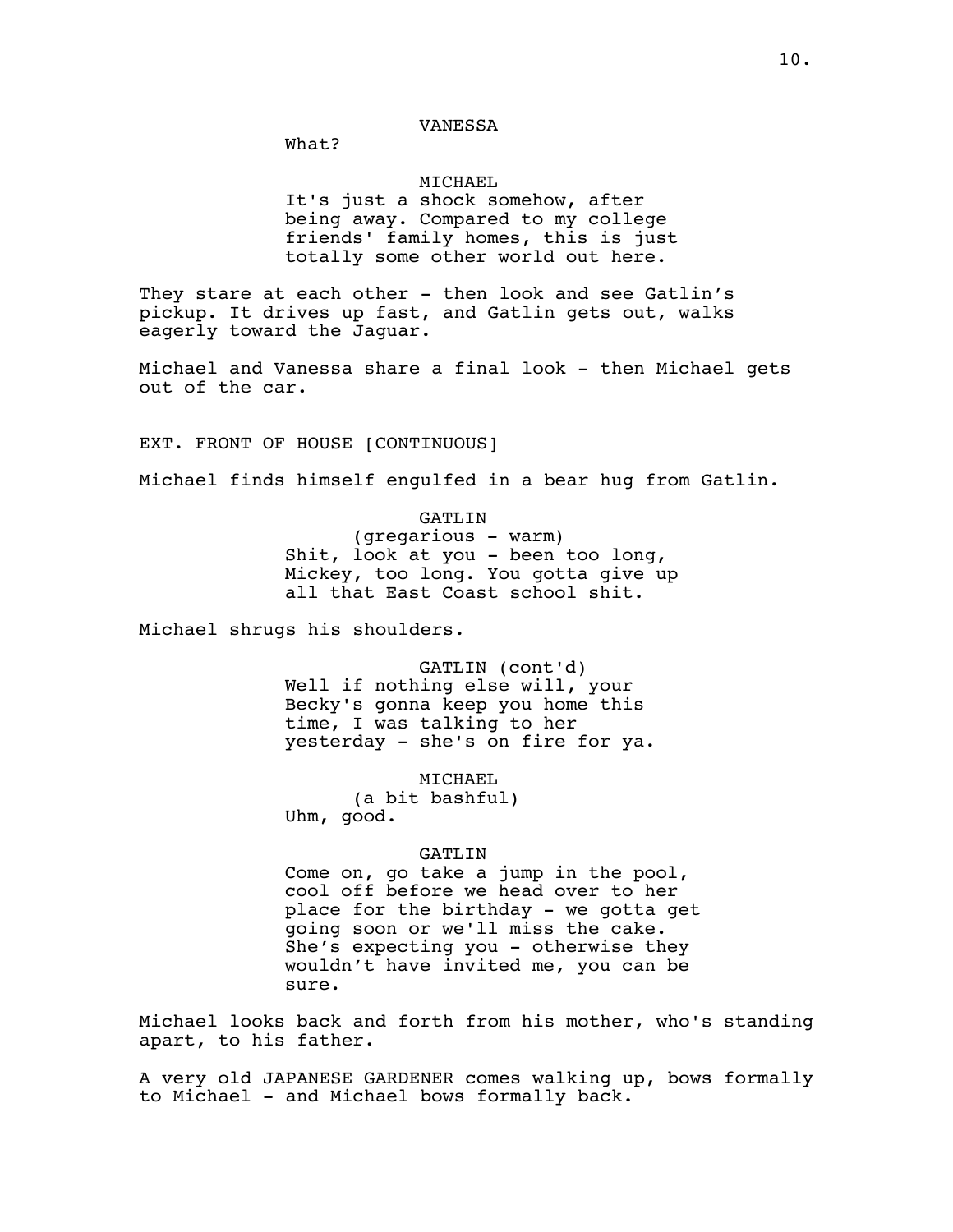Gatlin takes Michael's suitcase out of the trunk. Vanessa comes over to him and he spontaneously reaches for her, kisses her.

But she reacts - pushes away.

VANESSA

(harsh) You've been drinking, you promised not to today - damn you!

Angry, she heads into the house.

Michael has seen this - he shakes his head unhappily.

DISSOLVE TO:

INT. MCGRABBIN HOUSE, UPSTAIRS BATHROOM - DAY

Vanessa is doing her make-up, her expression tense. In her mirror, she sees Gatlin come in behind her.

> VANESSA (emotional) I'd rather stay home if you're drinking.

Gatlin looks eager to get along.

GATLIN (conciliatory) Hey, two drinks max, I promise.

With tenderness, he comes up behind her, touches her bare shoulders - but she distastefully pushes his fingers away.

> VANESSA (rejecting) Don't.

He turns, frustrated - stomps out of the room.

INT. LIVING ROOM [CONTINUOUS]

The large old room is full of elegant European heirlooms, fine furniture. Covering an entire wall is a collection of OLD PHOTOGRAPHS of the McGrabbin family, several generations born here in Hawaii, and also earlier ancestors posed back in Scotland.

Gatlin comes downstairs, frowns at the photos a moment then goes over and pours a drink from the liquor cabinet.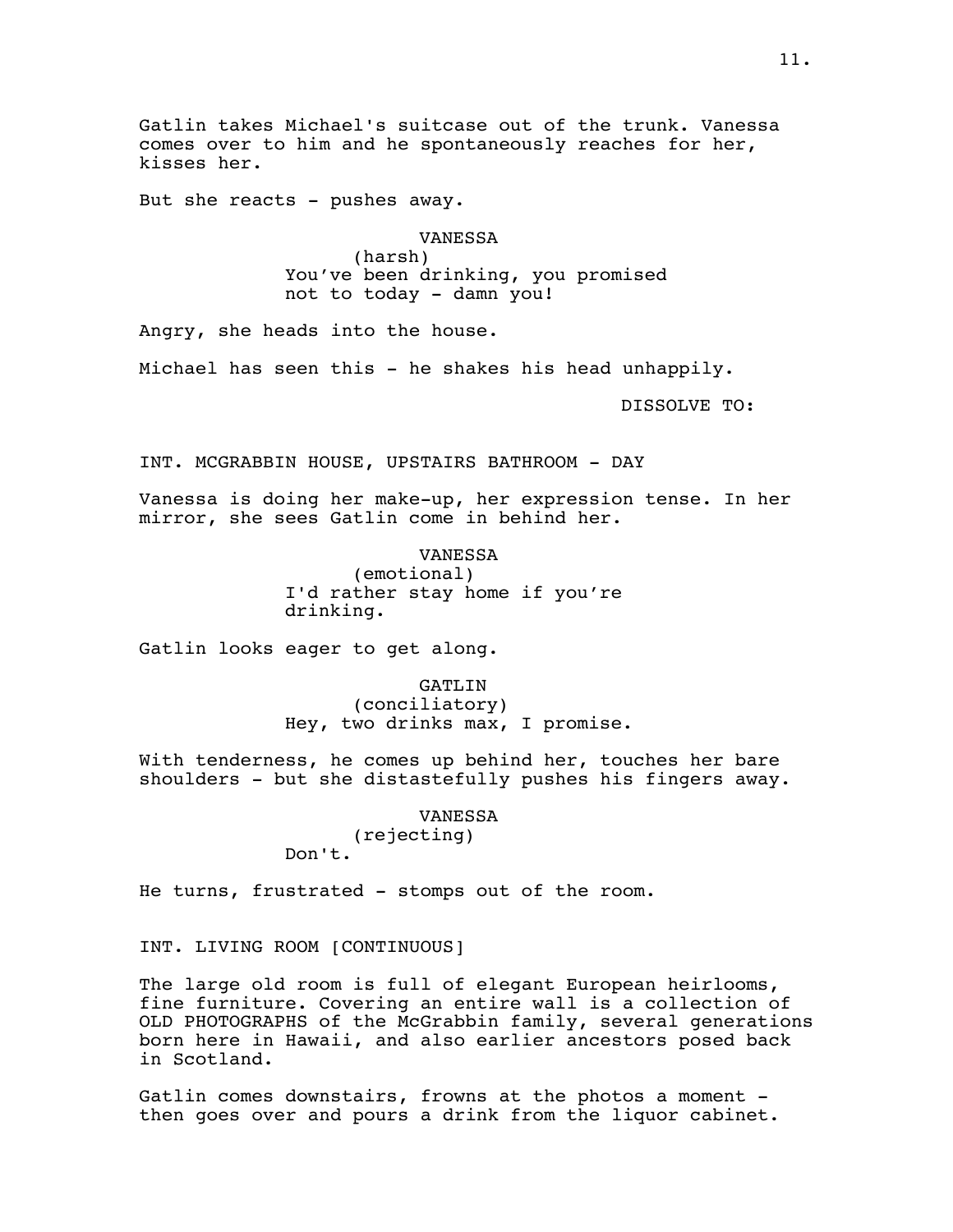He turns at the sound of someone entering the house. It's Michael with towel around him, wet from his swim. They eye each other - then Gatlin downs his drink.

#### GATLIN

(friendly/gruff) Hey mate - get dressed, time to call on your beloved. What's the matter, you look pale - nervous about seeing Becky? Listen to me, don't let women get to you, they'll tear you apart look at me.

Gatlin turns, pours another shot.

MICHAEL Becky doesn't scare me.

GATLIN Well if I was in your shoes, she'd have me melted right down.

He downs his drink, able to drink a lot and hold it well.

Michael heads for the stairs.

# GATLIN (cont'd) (going on) You don't know how lucky you are to have the hottest female on this entire island so hot for ya.

Michael pauses, turns around.

MICHAEL Sounds like you're the one in love with her.

GATLIN

Like every other red-blooded man on the island.

MICHAEL Mom says her dad's mad as hell at you for that housing project.

GATLIN

(defensive) So I'm raising houses instead of cane - saving the McGrabbin holdings for you is what. Cane's suicide these days. Vince is crazy, keeping cane going - end of an era is all. (MORE)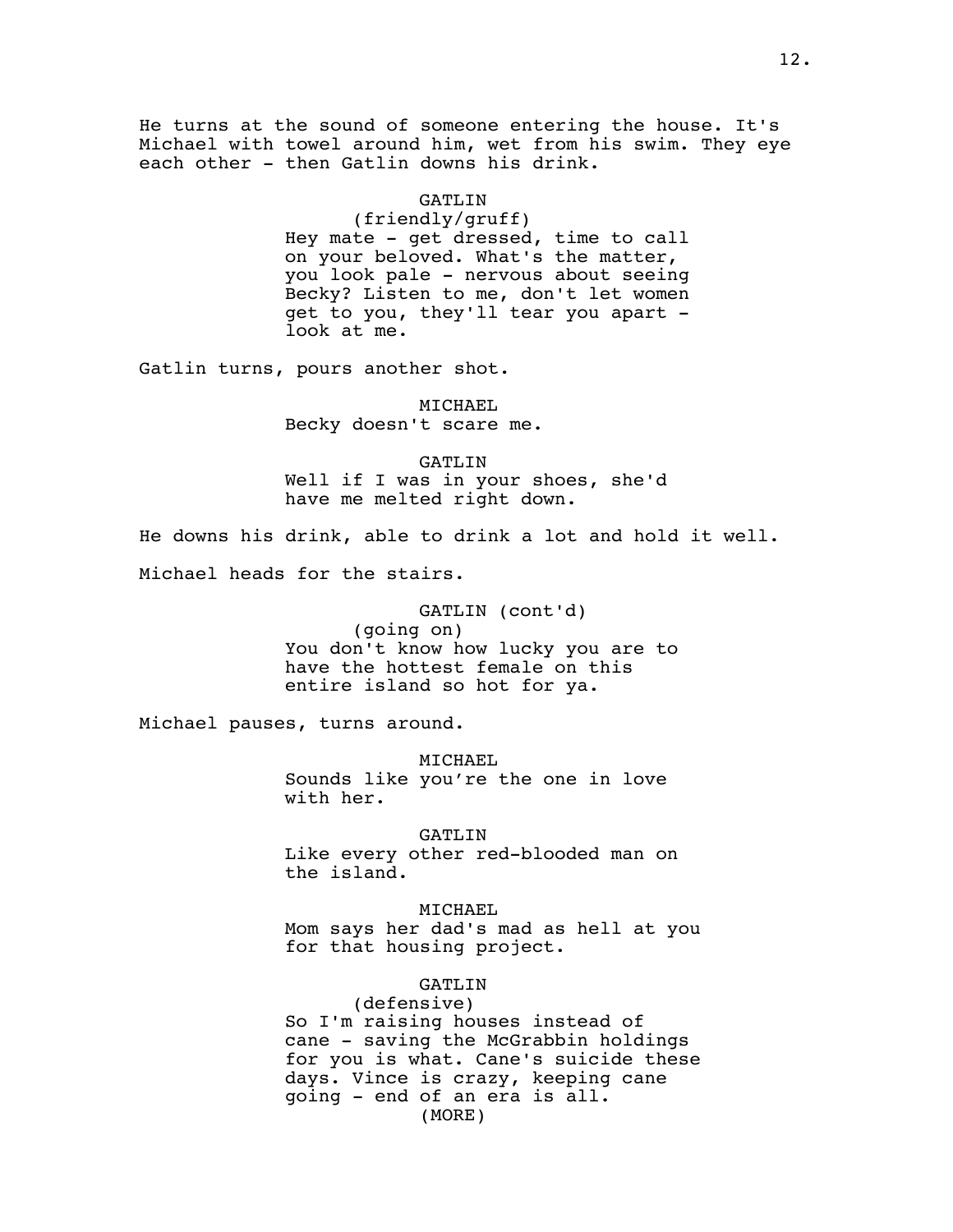# GATLIN (cont'd)

Time to roll, get dressed, you can drive if you want. Really, Mickey, I gotta tell ya how good it is, have you home again. Your Momma recently, she's been hell to live with.

#### MICHAEL

Well just maybe that's because you've started drinking again.

# GATLIN

(exploding) Oh Goddamn, gimme a break - a man drinks, that's his nature. I'm a McGrabbin, I like a buzz now and then - take me or leave me.

Michael tries to stay open, he shrugs his shoulders, makes his characteristic "whatever..." expression, turns and heads up the stairs.

Gatlin watches him, then hears the SOUNDS of a car coming up the drive and goes out the front door to see who it is.

EXT. FRONT PORCH AND DRIVEWAY [CONTINUOUS]

A fancy RENTAL CAR comes fast into the driveway.

A Japanese woman of about 30 - HUTI NISSIKO - gets hesitantly out of her car.

The GARDENER stands up from weeding and meets her eyes, bows formally. She pauses, bows formally to him - then walks toward the house.

Gatlin comes out of the house, recognizes the Japanese woman and looks disturbed by her presence, vulnerable - then he gets tough and comes stomping impatiently down to face her. He glances back at the house, worried - then squares off in front of Huti.

> GATLIN (growling quietly) Dammit Huti, I told you never to come here. Besides, no is no and that's that.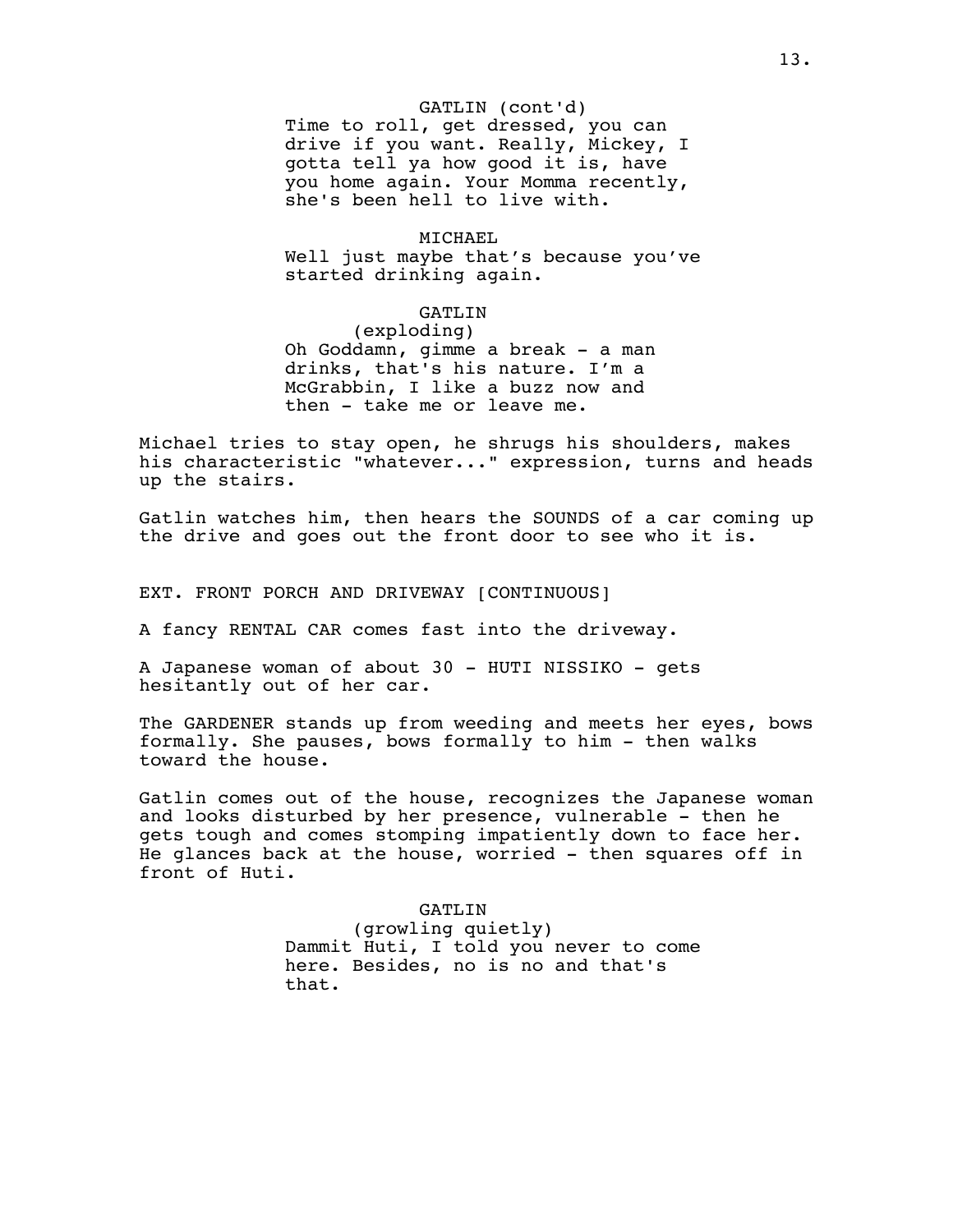# HUTI

(determined) But you cannot so easily eliminate me, not after all the planning, the dreaming - my investors, they are now fully prepared, everything is in order. Gatlin, please - we had our agreement. For me there is no other location on th whole island.

She softens, steps intimately close to him,

HUTI (cont'd) You must not deny me this deepest desire, not after all we have known of each other's dreams, each other's -

# GATLIN

(struggling) Hear me - it's over. You picked the wrong guy and the wrong island for your resort. I'll pay you back the money you've put in so far. It's just too big an idea for me, that's all. And to tell you the truth, finally I've woken up - it'd ruin the whole coast. I just can't do it - sorry.

Huti eyes him hotly - Gatlin's face involuntarily softens.

Vanessa appears thirty feet away on the porch. Huti glances at her - nails Gatlin with a final intense look - then spins and walks fast to her car.

Michael comes out the front door - walks past his mother down to his father.

> GATLIN (cont'd) (mumbling defensively) Damn Japs - still think they won the war.

Michael eyes him.

MICHAEL You don't mean that - why say it?

The rental car roars away and disappears. Michael's in a hurry to take off.

> MICHAEL (cont'd) I'll get the Jeep.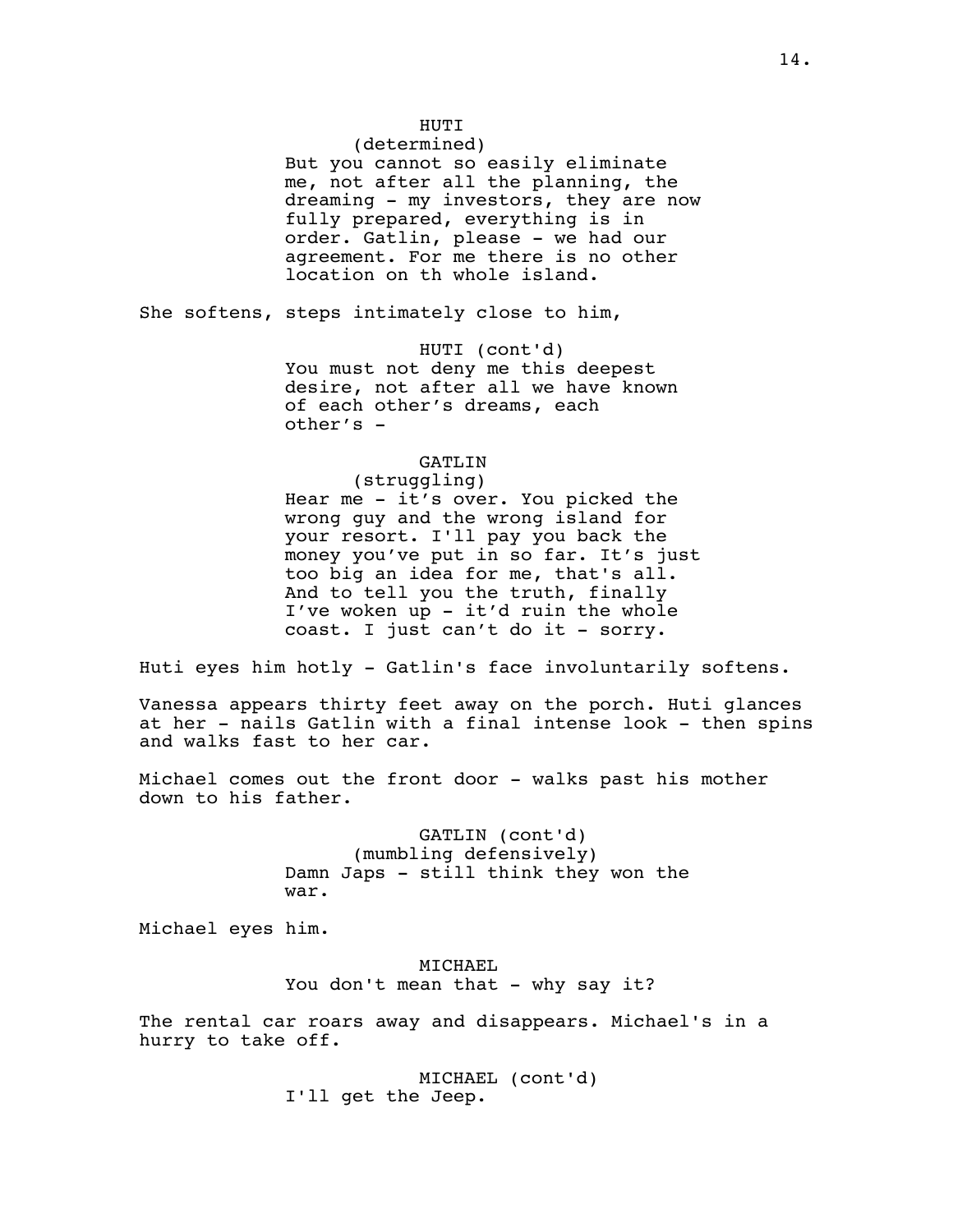He takes off at a jogger's pace toward the garage. His parents are left alone together.

> VANESSA (very stiff) So - who was that?

# GATLIN

(gruff) That architect I told you about, she won't give up on buying Kapana Bay for her showpiece resort - no way!

VANESSA You've been seeing her, I can tell.

# GATLIN

Hey, no way.

Upset, Vanessa turns and walks down the steps toward the approaching Jeep.

DISSOLVE TO:

### INT. APARTMENT BUILDING IN TOWN - DAY

In a small apartment, rundown but comfy, with Hawaiian Sovereignty posters on the walls, a Hawaiian woman - NALANI (25 yrs old, tense with emotion) is typing at her computer.

Her door bangs open and in comes Lokokani - half-wet, breathing hard.

Nalani comes over and into his arms - but he pushes back.

NALANI (jolted) Something's happened.

# LOKOKANI

(wild) It's McGrabbin - bulldozed graves at the lagoon. You gotta get an article out on it, fast. Some photos too. Come with me, we'll talk, I gotta find Grandfather.

EXT. PLANTATION DIRT ROAD - DAY

The Jeep is driving fast along a back road across an old bridge, over the river to the adjoining Cromme plantation.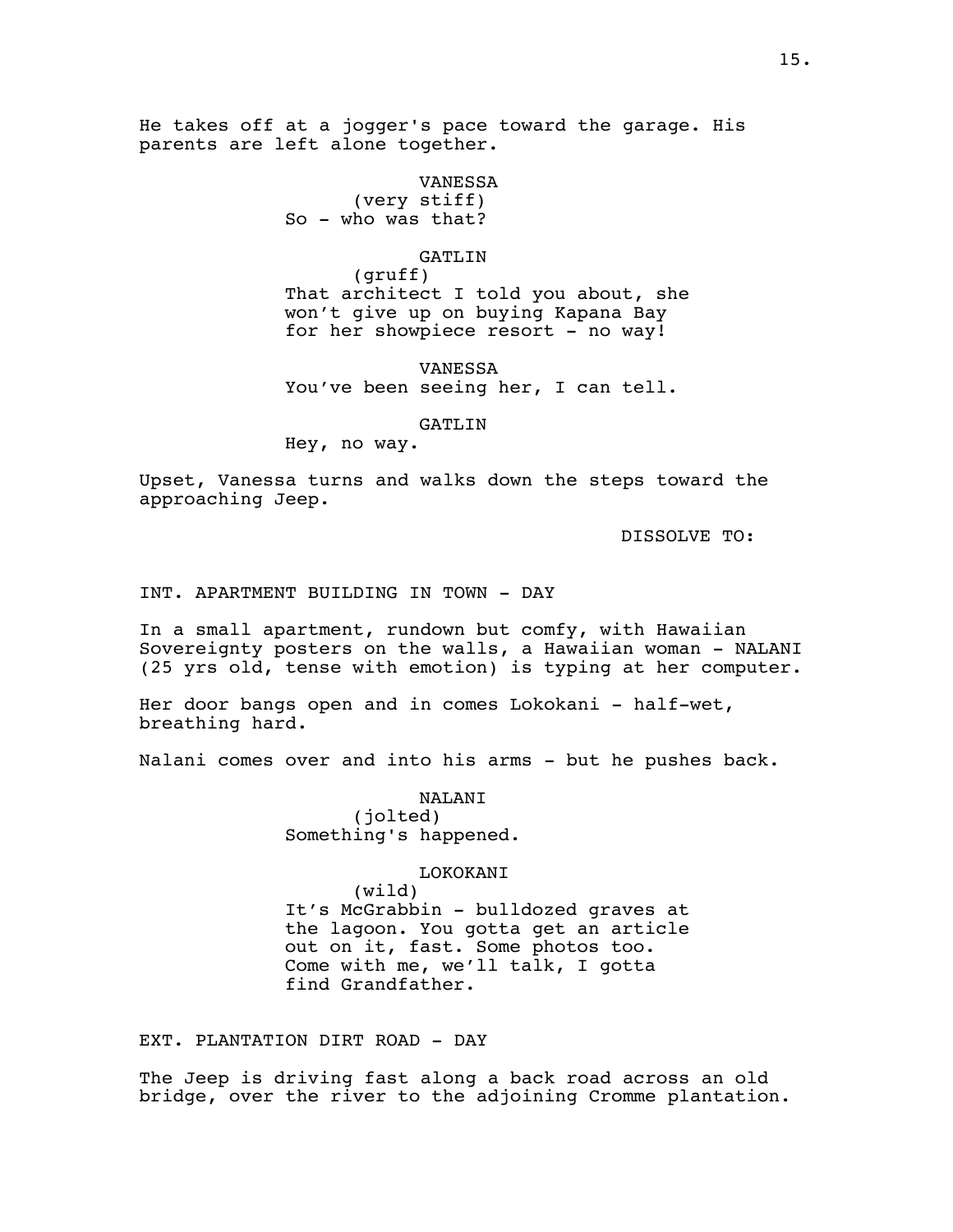INT. JEEP [CONTINUOUS]

Gatlin and Vanessa are arguing hotly, Gatlin leaning over the seat looking back at her -

#### VANESSA

I still say, you had no right! From the first day I met you you've been doing things that involve both of us, without asking me.

#### GATLIN

(honestly)

But I just wanted to surprise you open up the beach for you, your bad knee and all. Just one little path through all that tangle of rocks how was I to know there'd be graves? (beat) I really was doing it for you. Honest.

Vanessa almost gives in - but then catches herself.

VANESSA

If you wanted to do something for me, you could have stayed away from alcohol, today of all days. And now Vince has to deal with what you've done - I hate you for that, Gatlin. I'm at my limits, I'm warning you.

Gatlin tries to stare her down - loses. He turns around to face forward. When he looks to Michael at the wheel, Michael just drives on - fast.

EXT. CROMME BACKYARD - DAY

We're moving underwater in a gold-fish pond, surrounded by several giant Japanese goldfish swimming around. One of the fish swims up toward the surface, burst forth into the air.

Rebecca is staring into the pond, lying on the lawn. The SOUND of voices talking and laughing is heard in the distance, along with the live Hawaiian music.

Rebecca whispers eagerly, bashfully, to the fish -

REBECCA Michael's back!

FLASHBACK - TO SIX MONTHS AGO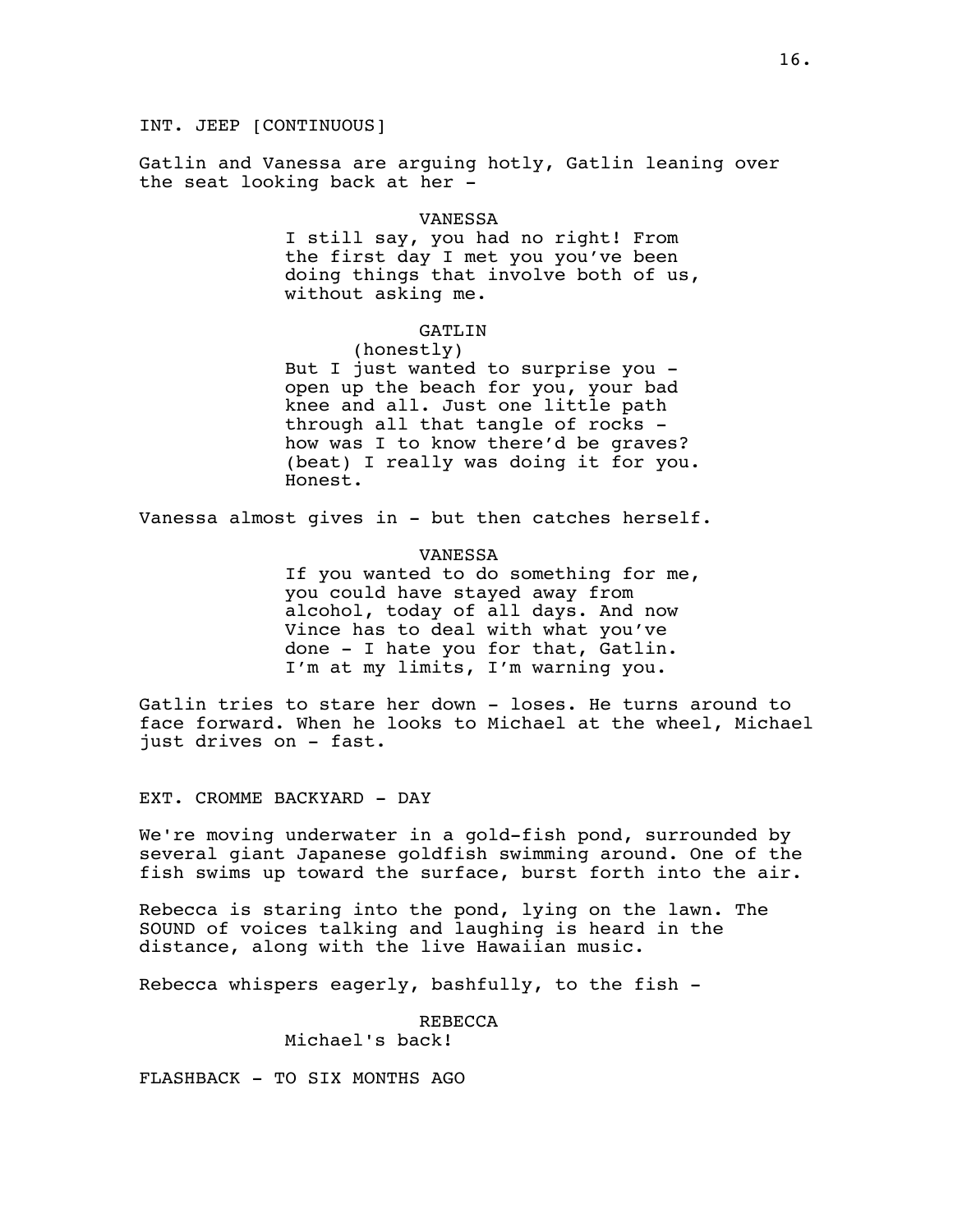Rebecca is sitting with Michael in his Jeep. They're kissing with deep passion and full sexual engagement.

FLASHBACK ENDS

The SOUND of an approaching vehicle busts in on Rebecca's romantic memory. She looks up, tense with excitement and a touch of youthful apprehension.

EXT. DRIVEWAY [CONTINUOUS]

Michael's Jeep comes roaring into the parking area a little too fast, and slides to a stop next to half a dozen cars already parked -

INT. THE JEEP [CONTINUOUS]

Michael shrugs his shoulders.

MICHAEL (lightly) Oops, a bit fast there.

EXT. CROMME FRONT YARD [CONTINUOUS]

Rebecca comes walking awkwardly toward Michael as he gets out. He's shy too - she's the first to let go of her selfcontrol. She come running and give him an overt younglover's hug.

She whispers in his ear -

REBECCA Mickey, ah - it was too long, too long...

As she hugs him again, Gatlin approaches, looking awkwar but trying to keep things light.

> GATLIN (to his son) Hey guy, what'd ya do to get a girl like her?

Gatlin gives Rebecca a playful friendly smile, steps over to her for a hug too -

We see a very fast FLASHBACK to the grave desecration -

She pushes him angrily away from her -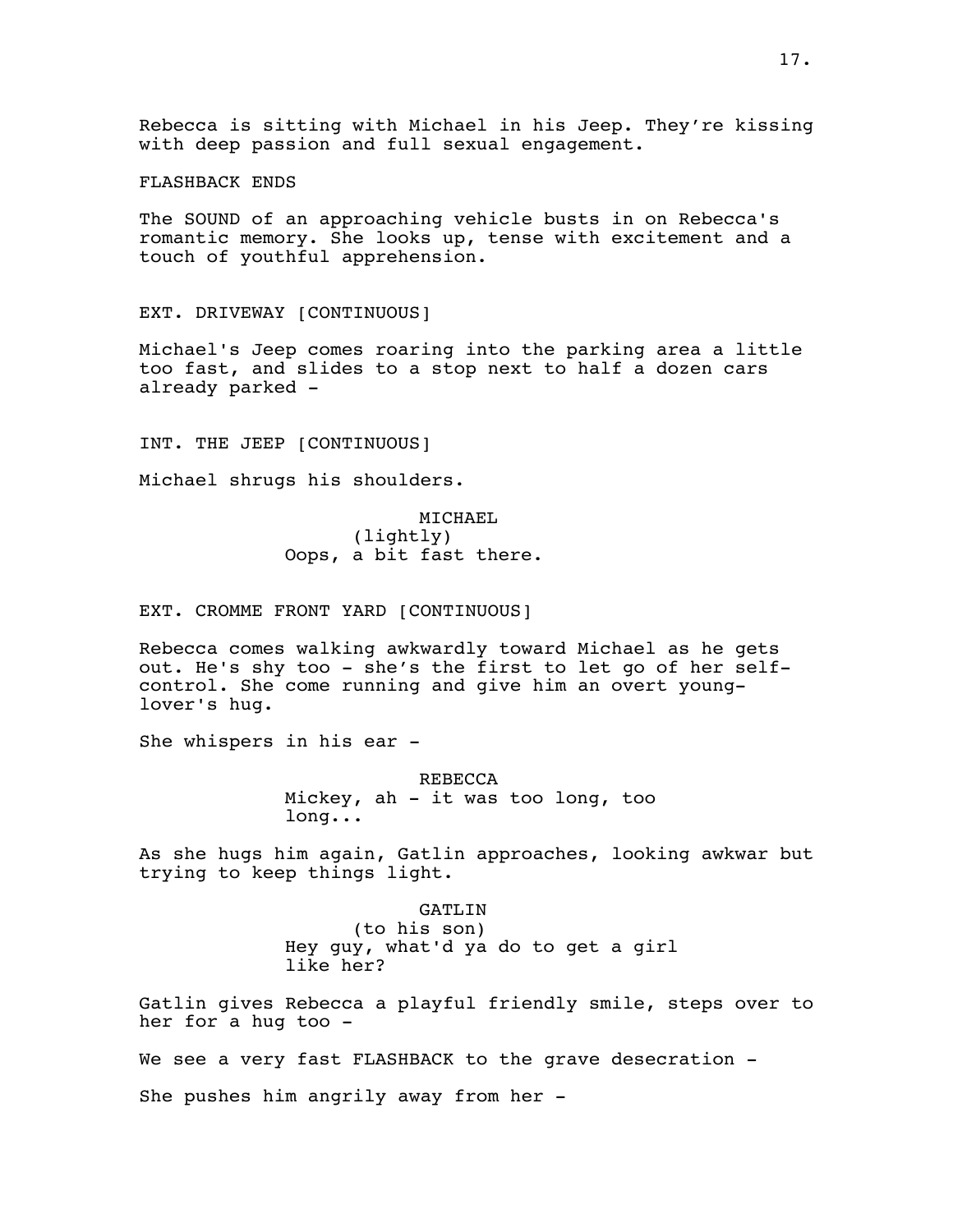REBECCA How dare you - don't touch me!

GATLIN (reacting) What's the matter -

REBECCA I'll hate you forever!

She turns and runs away - Gatlin looks devastated.

Michael glares at his father - then follows after her.

A man about Gatlin's age but gaunt, not looking well at all - VINCE CROMME, Rebecca's father - is standing nearby, watching the whole thing, his expression pained.

Gatlin sees him, walks over to him awkwardly.

GATLIN (to Vince) Hey, listen, honest, Vince. We were way off from the ruins, how was  $I - I$ mean, it was going to be just a dumb footpath, for Vanessa, down to my own beach.

VINCE (not forgiving) But to bulldoze a graveyard -

GATLIN I tell you, I had the driver headed a hundred yards the other side!

Vince doesn't give in - he stares Gatlin down. Gatlin turns away and walks toward the house.

Vanessa comes up beside Vince.

### VANESSA

(defensive) I'm so sorry - and on your birthday. He's just not acceptable. I've had it with him.

VINCE

Typical Gatlin, ever since he was a kid. He's too impulsive, always was leaps without looking.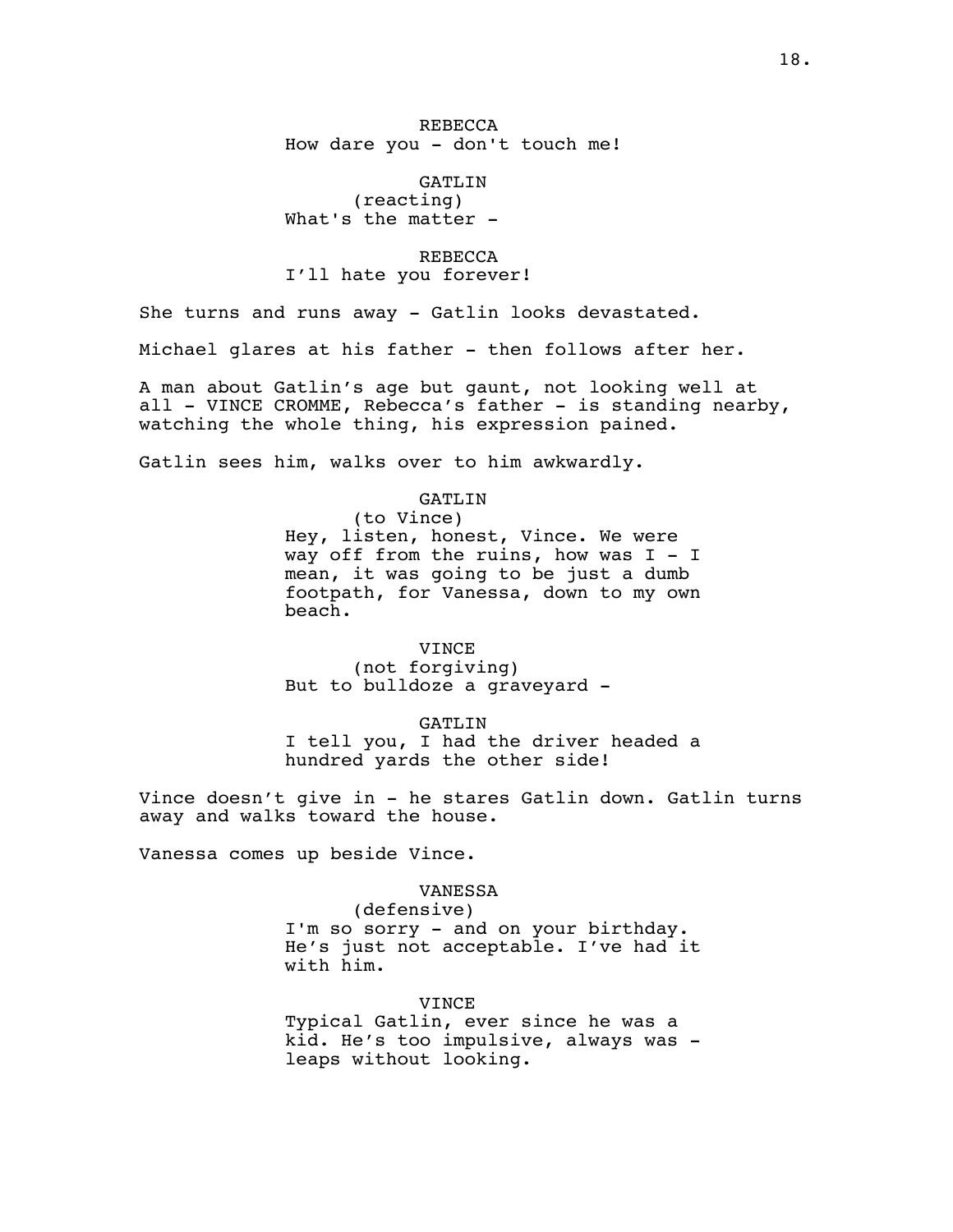## VANESSA

You must believe me - I had no idea. (beat) You're looking pale, Vince come, out of the sun with you.

They walk together in silence a moment, arm in arm.

VANESSA (cont'd) Ah Vince, it's been so difficult recently, not getting to see the two of you since that last blow-up over the housing development.

VINCE

I thought maybe I could forgive him for that - make peace again. But now this has to happen. He's been doing nasty things since we were little kids. Well - I suppose even this will heal. But damn, he makes me deep-down so angry!

FLASHBACK - HAWAIIAN VILLAGE, 1897

As Vince talks, again we see the original looting of the graves down at the village by the lagoon. Flames leap up the beams of the small native temple burn with a hot flash of heat and light:

> VINCE (V.O.) Over a hundred years now, those McGrabbins have been desecrating sacred native ground - when's it ever going to stop?

We go deeper and deeper into the flames ...

DISSOLVE TO:

INT. EXPENSIVE BEACH-SIDE HOUSE - DAY

As we pull back from the flame, we're looking up close at a fancy cigarette lighter's flame -

Huti is sitting in a contemporary living room, the ultimate hi-rent Hawaii spot. Sucking on her cigarette, her expression disturbed, she flips TV stations with total concentration.

Impatient, she turns off the TV, sits there perfectly still for a moment. Her eyes close - she seems to go into a meditative trance.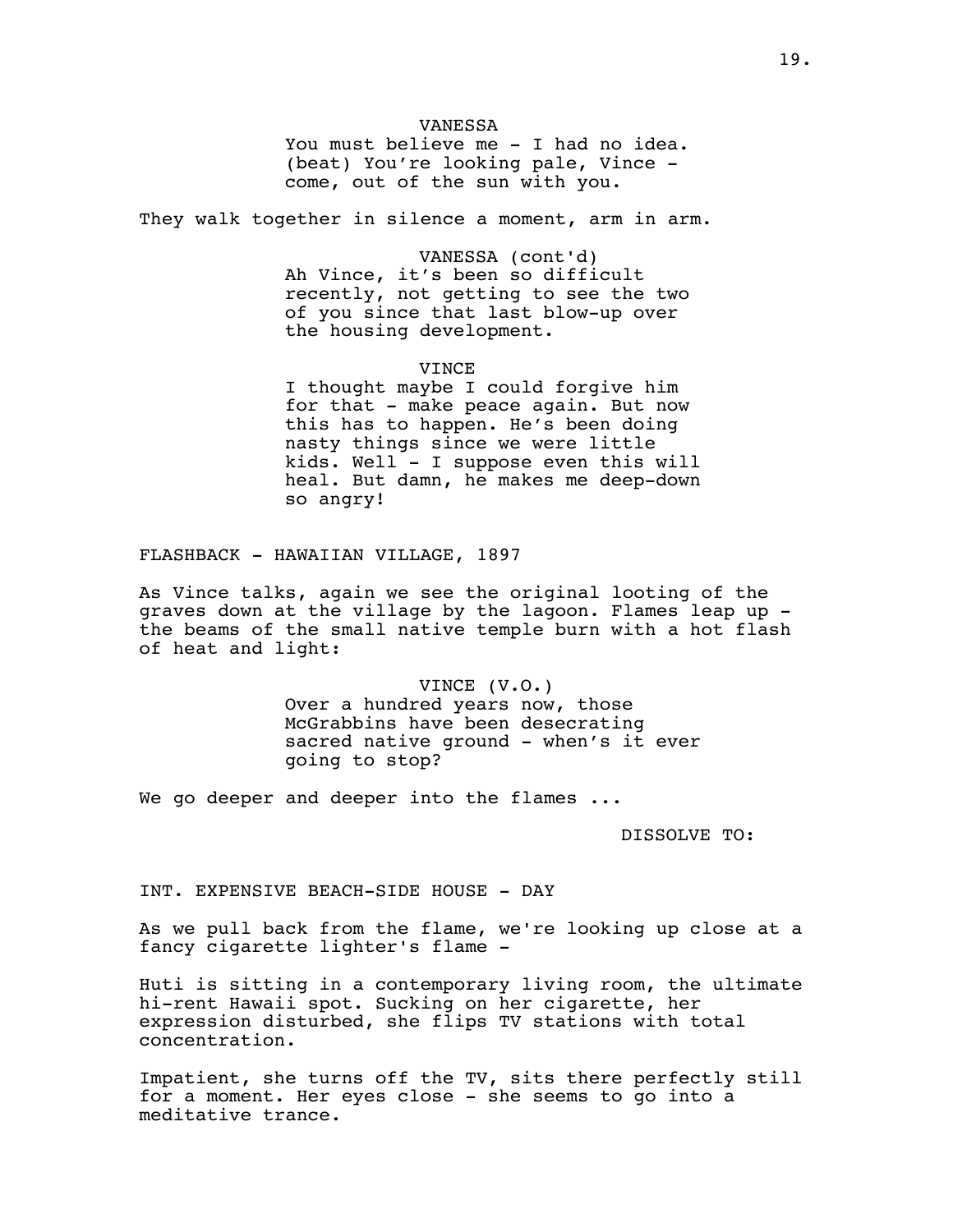The phone rings - rings again. Her eyes slowly open - she mutters in Japanese (English SUBTITLES through this scene):

HUTI

Ah - Father.

She answers up the phone and says softly, in Japanese -

HUTI (cont'd) Hello, Father.

INT. LIVING ROOM IN JAPAN

Her FATHER is sitting in the family's ancient, luxuriant but small Japanese country estate - he's about sixty, in traditional robes but otherwise modern:

> FATHER You are feeling at home?

HUTI No, very far from home - and recently so very lonely.

FATHER Ah - difficulties in the beginning.

She's tense, emotional.

HUTI

I want to come home.

FATHER (VO) You must remain loyal to your dream.

HUTI But father - I have fallen in love.

### FATHER

(after a pause) So you are now in the ultimate power position.

HUTI

No, the opposite  $-$  I am so weak. (beat) I wish you were here.

FATHER (stern) You must not let go your vision.

She tries to pull herself together.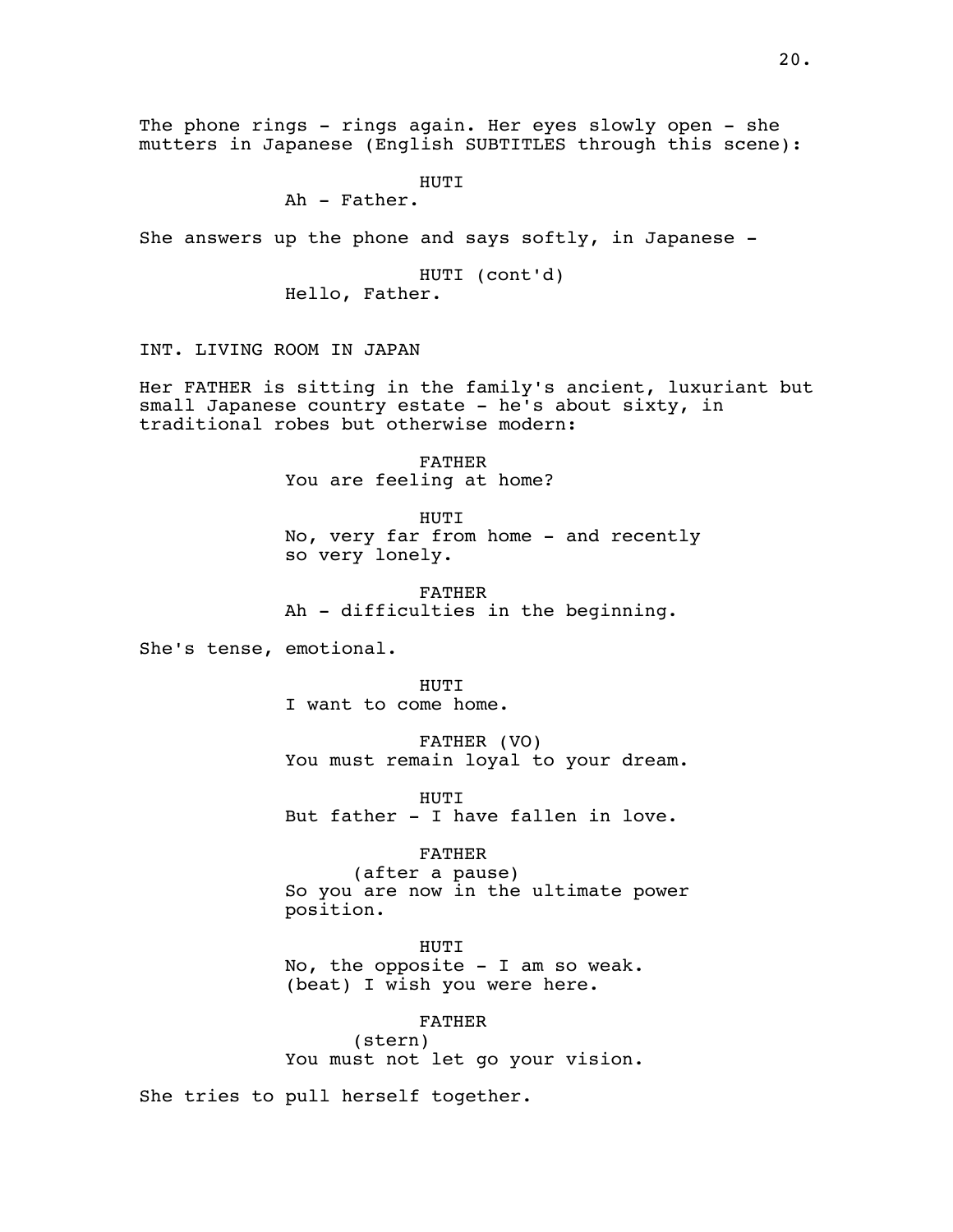(bravely) Yes - well - I do as you insist.

They're silent together a moment.

FATHER I have only called to hear your voice. I say goodbye for now.

HUTI Yes. Goodbye, Father.

She hangs up - staring gloomily into space. Her eyes notice something in the room, and her expression softens -

She's staring longingly at an intricate, beautiful scale model of an architecturally-brilliant resort complex, designed to fit into the north end of Kapelo Bay, a hundred yards up the coast from the McGrabbin/Cromme lagoon.

Huti walks over to the model, touches it lovingly -

HUTI (cont'd) (dreamily) So real, the vision - why so much resistance to such overpowering, intrinsic beauty? Ah - Gatlin.

Her expression slowly shifts into a state of inner determination and certainty.

> HUTI (cont'd) (determined) Gatlin. You must bow to me.

> > DISSOLVE TO:

EXT. BACK YARD, CROMME HOUSE - DAY

A glass of wine is being poured - it's Gatlin getting himself another. Vanessa gives him a judgmental glance.

There's about 30 PEOPLE at the informal gathering, sitting around a long table heaped with tasty island food. The BAND a short distdance away sings with three-part harmonies - one of the old Hawaiian favorites that everybody at the table sings along with - this is a big neighborly get-together.

At the long table is the supervisor of the sugar mill, Umberto - part Portuguese, part Hawaiian - with his four children and full-blooded Hawaiian wife. An Episcopalian priest sits beside them.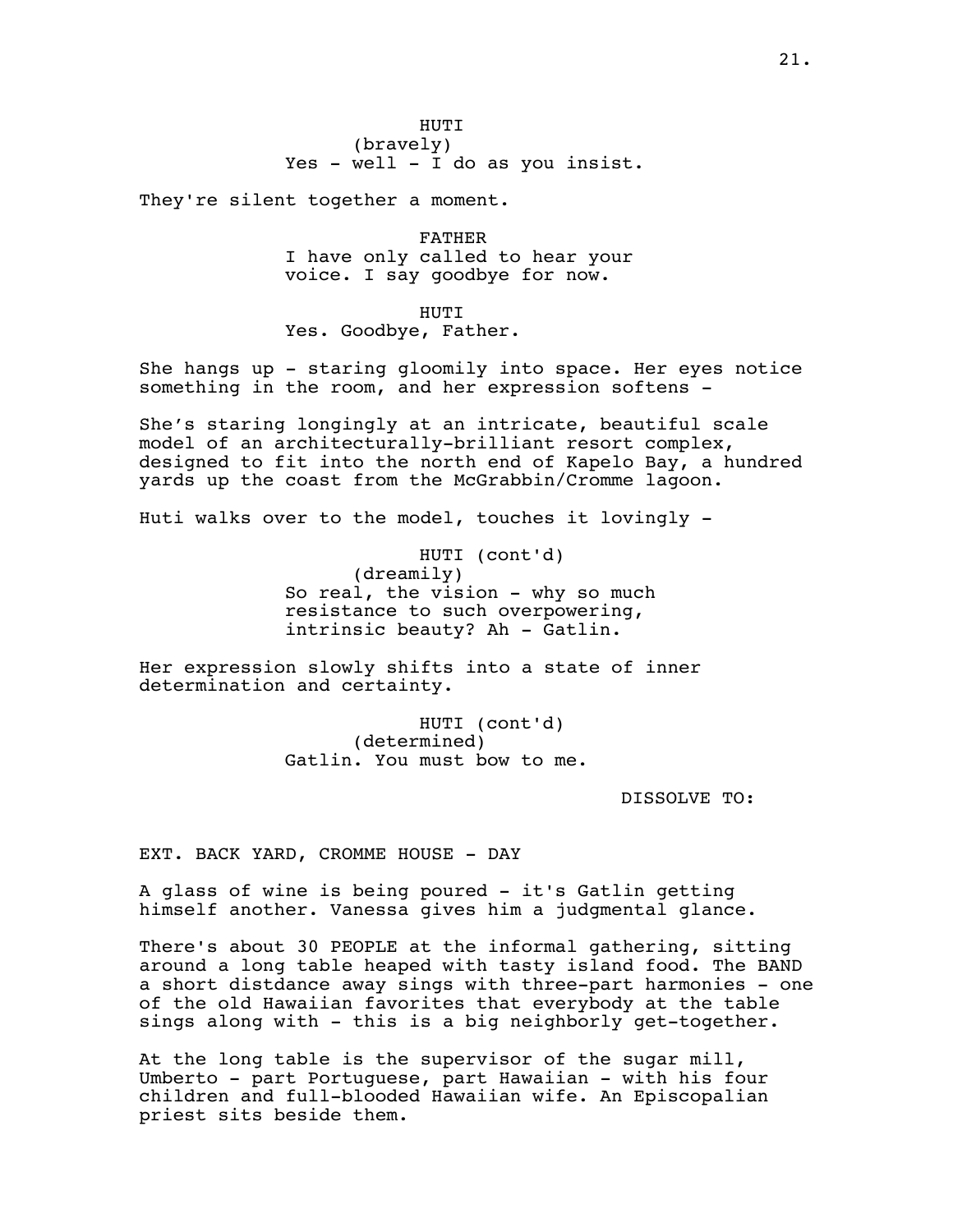Across from Vince, Gatlin is now talking, laughing and drinking - socially awkward but unable to be quiet.

Vanessa is down a few seats beside Glenna - they're talking in hushed tones.

### VANESSA

But yes,, of course, it's an excellent proposal, and they do have every right - but what can I do? Gatlin sees it all so entirely different than you, or them - or me.

Close by, Rebecca and Michael are side by side, glancing at each other with bashful eyes - she's gobbling food, he's hardly able to eat.

She glances over and watches Gatlin until he notices her. For a moment they stare into each other's eyes. He smiles a relatively innocent, hopeful smile.

She spontaneous smile back - there's something private and intense in their eye contact for just a moment. But then Rebecca reacts to his eager attention, makes a face at him -

He shrugs his shoulders apologetically, grins hopefully back. Someone says something to him, continuing a conversation - it's Vince talking to him, quite seriously.

#### VINCE

(patiently) You're not listening to me, Gatlin. You're not going to be able to just sluff this one off. Not since the time of your grandfather has there been such an overt plantation violation of that lagoon. The locals, they're going to be after you - and you deserve it.

GATLIN Goddammit, I didn't violate anything - I just made a little road down a little hill!

Vince glances for a moment to Rebecca, who's now listening hotly to the conversation - then back to Gatlin.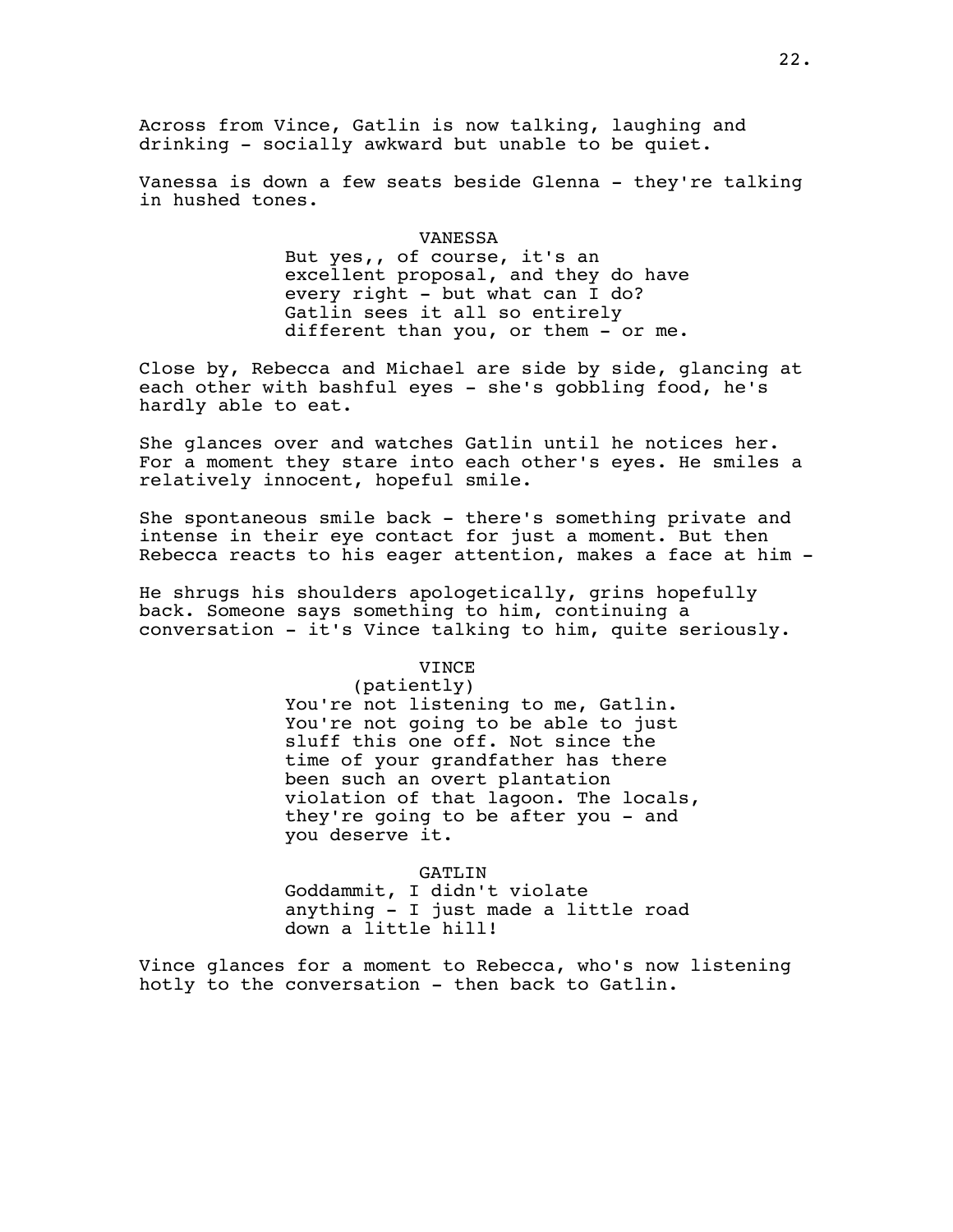# VINCE

# (remaining calm)

Well you've added pressure for us both to accept what Lokokani and his group are proposing for the ruins and if I were you, I'd immediately phone him and accept. Tell him that you and I will go down first thing in the morning, and sign the deed. Maybe it'll finally right at least some of the wrongs that have happened in both our family names.

### GATLIN

(hotly) That's what they always want - us to give and give and give and them to take take take.

#### VINCE

Gatlin, you know in your heart - it was our own great-grandfolks who came over here and did the initial taking taking taking.

### GATLIN

(reacting) Hey, my family bought our place absolute fair and square. Locals who sold out way back then, that was their free legal choice - and it was as final as any other land sale on this planet.

Vince looks steadily into Gatlin's eyes until Gatlin looks away, turning to Umberto, Vince's supervisor, who's been listening quietly.

### GATLIN (cont'd)

Umberto, tell me - you've got a whole bunch of Hawaiian blood in you, you even married one. So are you expecting Vince here to just up and give away, for nothing, that prime beach-front of the Cromme family's hard-earned land - you tell me now.

Umberto meets Vince's eyes, then speaks quietly to Gatlin.

UMBERTO The past is gone - I let it pass. We have a good life.

Rebecca speaks up, unable to contain herself.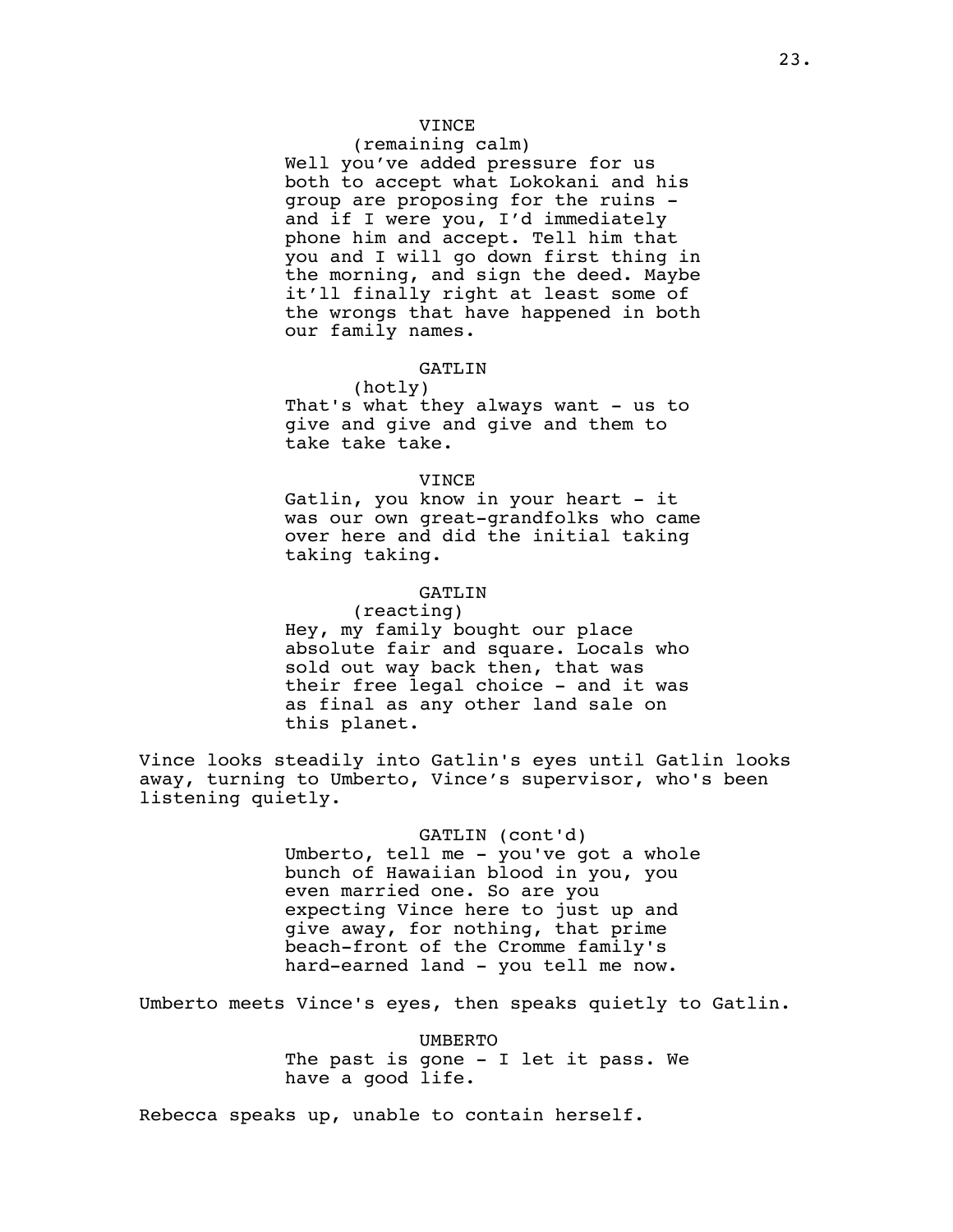## REBECCA

But that's not true - all the native Hawaiians living without land to call their own - this was all theirs a hundred years ago. Both our families, we had no right to take it. And now it's up to us to correct the wrong and ask for forgiveness.

There's a moment of silence following her words. Gatlin downs his drink, exasperated, glancing from here to there then firing a sharp look back at her.

# GATLIN

Lokokani's twisted your mind with all this talk of some picturesque native settlement on that lagoon. I tell you, he's just another lazy Hawaiian punk not willing to get out and do a full day's work to earn a living.

Vanessa speaks up, her tone quiet but sharp.

VANESSA

Gatlin, you be quiet, leave that boy alone. You know in your heart that Becky's right.

Gatlin fires a hostile look at his wife.

# GATLIN

Oh - so what you think then, that I can go back to my native homeland in Scotland and claim my long-lost ancestral land back - just because my father's father's mother was born there? That's a total dumb argument.

Glenna speaks up.

### GLENNA

#### (with power)

Please, this is my table - stop. No more arguing here. (beat) I ask you, where is Spirit among us when we shout at each other like this? It's time for dessert and coffee. This is Vince's birthday, please hold in your hearts some Christian peace and harmony - and yes, I call in the blessing of true Hawaiian aloha at this birthday table.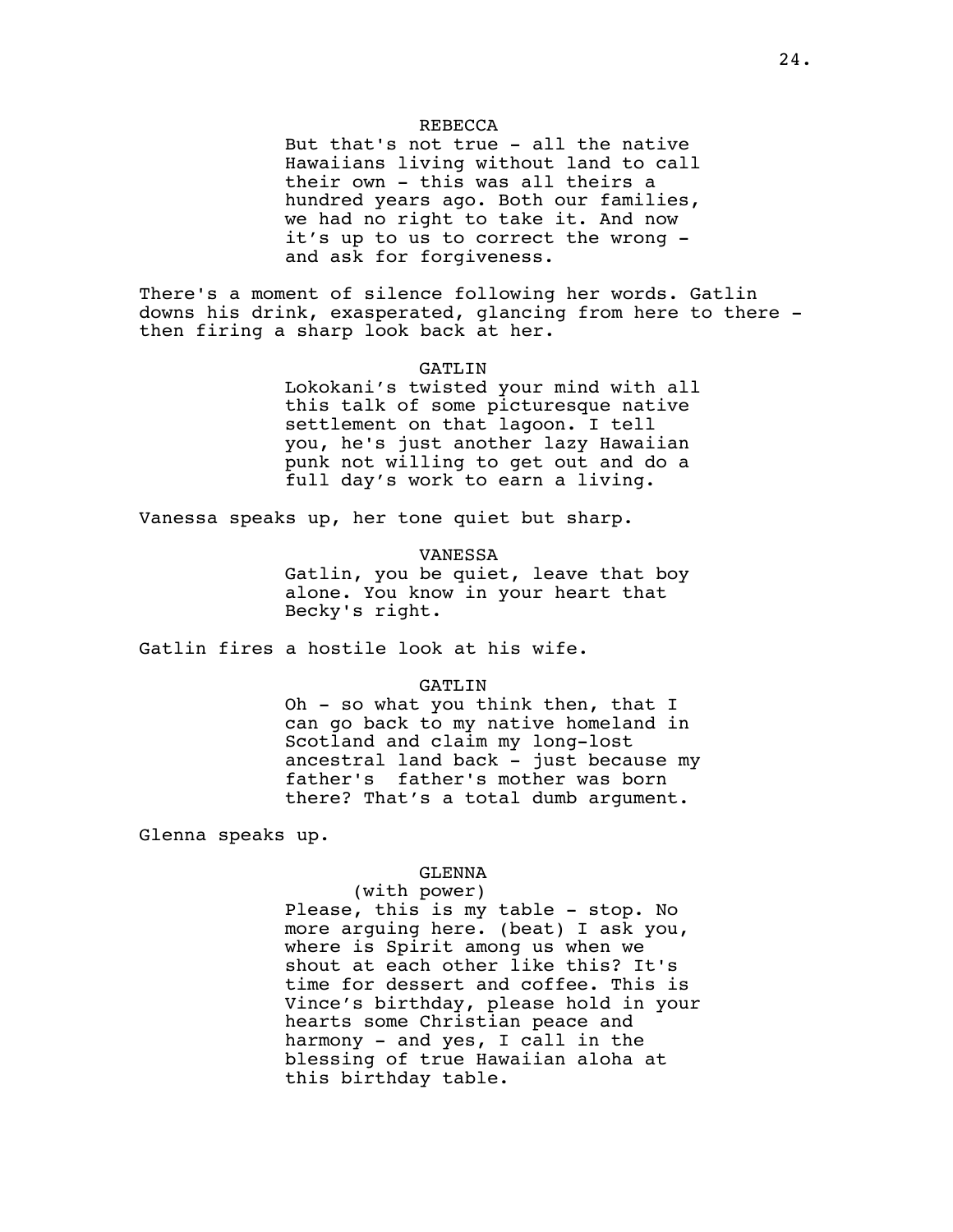Everyone takes a welcome breath, stands up and goes to serve themselves at the dessert table.

Michael chatting in line for dessert with several of his old high school buddies. Gatlin and Rebecca end up in line together - and when she sees Gatlin beghind her she reacts frowns and walks away to avoid him.

# EXT. BACK GARDENS [CONTINUOUS]

Rebecca walks down and over to a stand of trees and sits on a bench alone. Gatlin appears, following her. He sits down beside her - they both remain silent a long moment.

#### GATLIN

(honest emotions) Please - I feel like hell with all this conflict but I gotta defend my own. If I give away that first chunk to Lokokani's gang, they'll be after it all and you know it.

### REBECCA

(hotly) I don't want to talk to you or see you. I wish Michael wasn't your son.

# GATLIN

(gently)

I said I'm sorry. You know how I feel toward you - always have, always will. No way I can stop it, short of dying.

REBECCA Go love your wife, not me.

### GATLIN

She never loved me like I need it, you know that - obvious. (beat) At least don't shut me out entirely. Please, Beck.

#### REBECCA

You always confuse me - I never know my feelings, with you.

#### GATLIN

Well I Promise, I'll do everything I can to make things okay with those graves.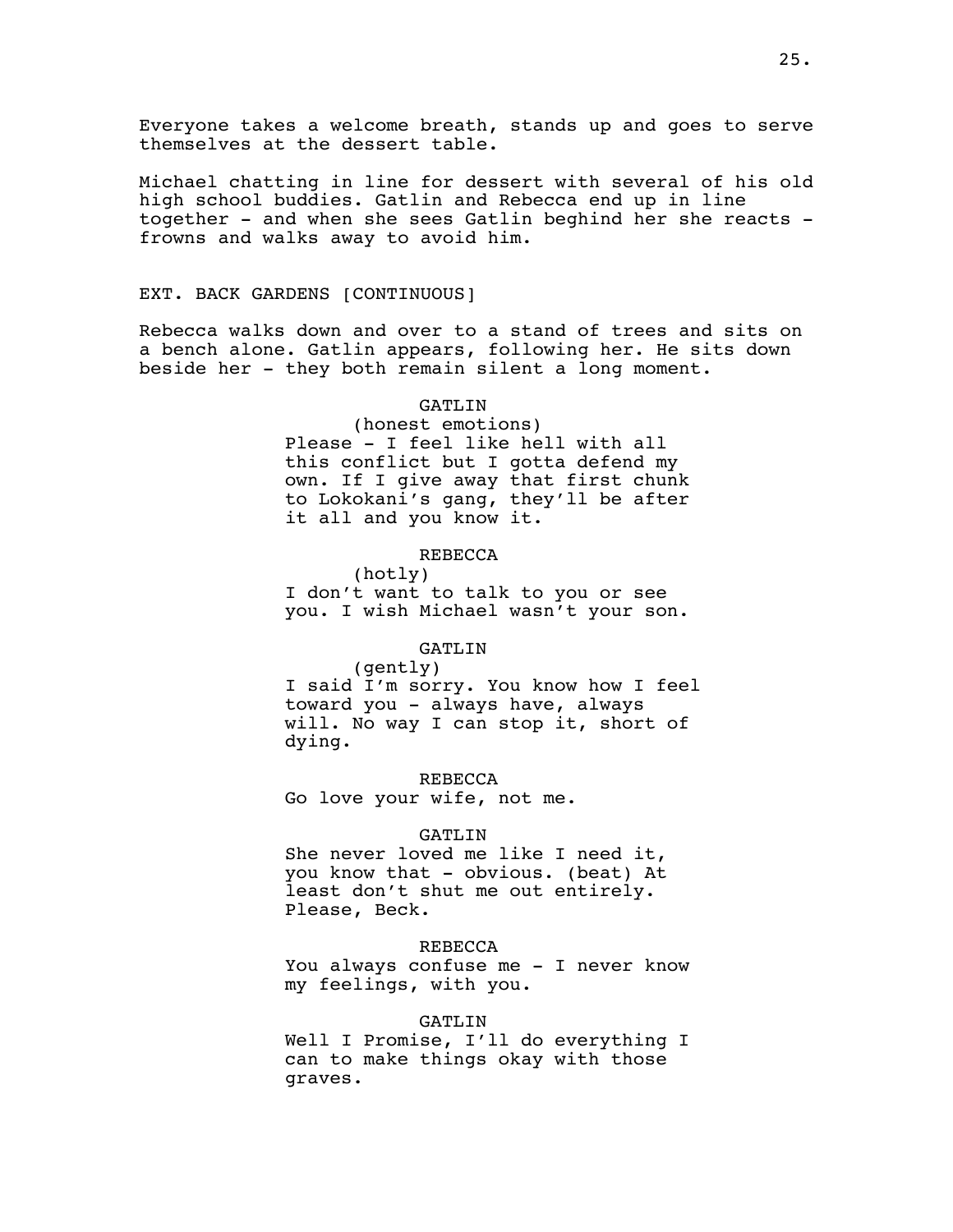# REBECCA

That's not enough. Either you sign that agreement of Lokokani's or I'll never talk to you again your whole life and I mean it - you choose.

She stands and walks away from him, over to where Michael is standing, watching them both from a distance.

Gatlin growls with anger - but he's also hurt.

DISSOLVE TO:

EXT. LOCAL BEACH IN TOWN, A PAVILION - DAY

By the ocean around a large cement picnic table, under shade trees, THREE DOZEN PEOPLE are gathered together in an informal meeting. There are a few local old-timers, some well-dressed community leaders - plus an angry group of agitated youngsters.

In the middle of the gathering Lokokani is talking quite emotionally about the grave desecration.

### LOKOKANI

... that dozer went right through everything, and McGrabbin was right there giving orders - now there's nothing but smashed bones, shredded capes, broken poi pounders.

Silence a moment. Then an OLD MAN of Portuguese descent, drinking a can of beer, speaks up.

> PORTUGUESE MAN You Hawaiians - if that's your land, just go grab it, take it back - but you better get one damn good attorney because when they catch you, they gonna throw the key away.

Nalani is tghere, bursting with emotion.

### NALANI

I'm studying all this - we can occupy the lagoon under civil protest and let them arrest us, then we confront them in court. Purposefully tampering with graves is a federal offense.

A retired JAPANESE FISHERMAN rises to address the group.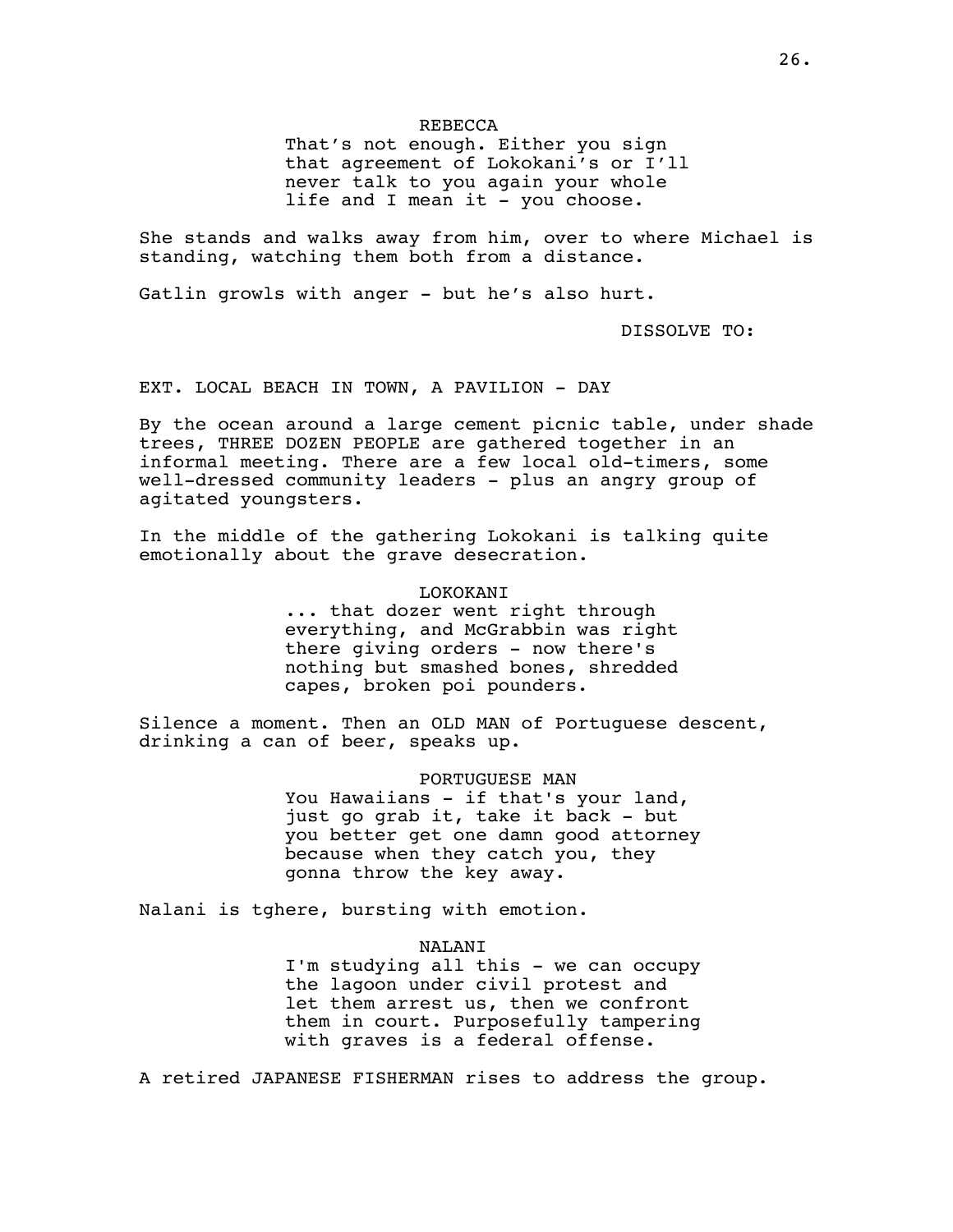### JAPANESE FISHERMAN

Last year when the Coast Guard tried to board our fishing boat, our captain told us not to grab the rope they threw on board. We just kept to our jobs and their dingy, it capsized and they went away. But that's not my ancestors' graves over there - you must decide.

He nods in oriental style, and falls silent.

An old CHINESE MAN, with white beard and pipe, a Chinese cap and old but neat clothes, begins speaking in a frail voice.

### CHINESE MAN

I remember long ago, early in the morning before the sun, we would go out working side by side, rock by rock till the sun go down. Then we come home, take a bath, eat and relax - life was simple. Now I see too many unhappy faces, everyone living like strangers.

He falls silent.

There's a hippie TEENAGE GIRL, maybe black, wanting to belong somewhere - modest and polite -

### TEENAGE GIRL

Where I come from on the mainland there's freeways, subdivisions, garbage, guns - it's so beautiful here. You Hawaiians have every right, it's not fair - is there anything I can do, to help? I want to do something.

Silence a moment. Most in the group are now looking over to where an old Hawaiian is sitting silently - Lokokani's Grandfather TAPO, the local Kahuna spiritual leader.

He stands up, turns to where the sun is setting. There's a moment of silence - then Tapo turns to the group.

> TAPO We will never forget how the temples were burned, the graves robbed, our way of life destroyed. Remember the plagues, the famine, martial law forcing us to abandon our fields. We lost our homes, our loved ones. (MORE)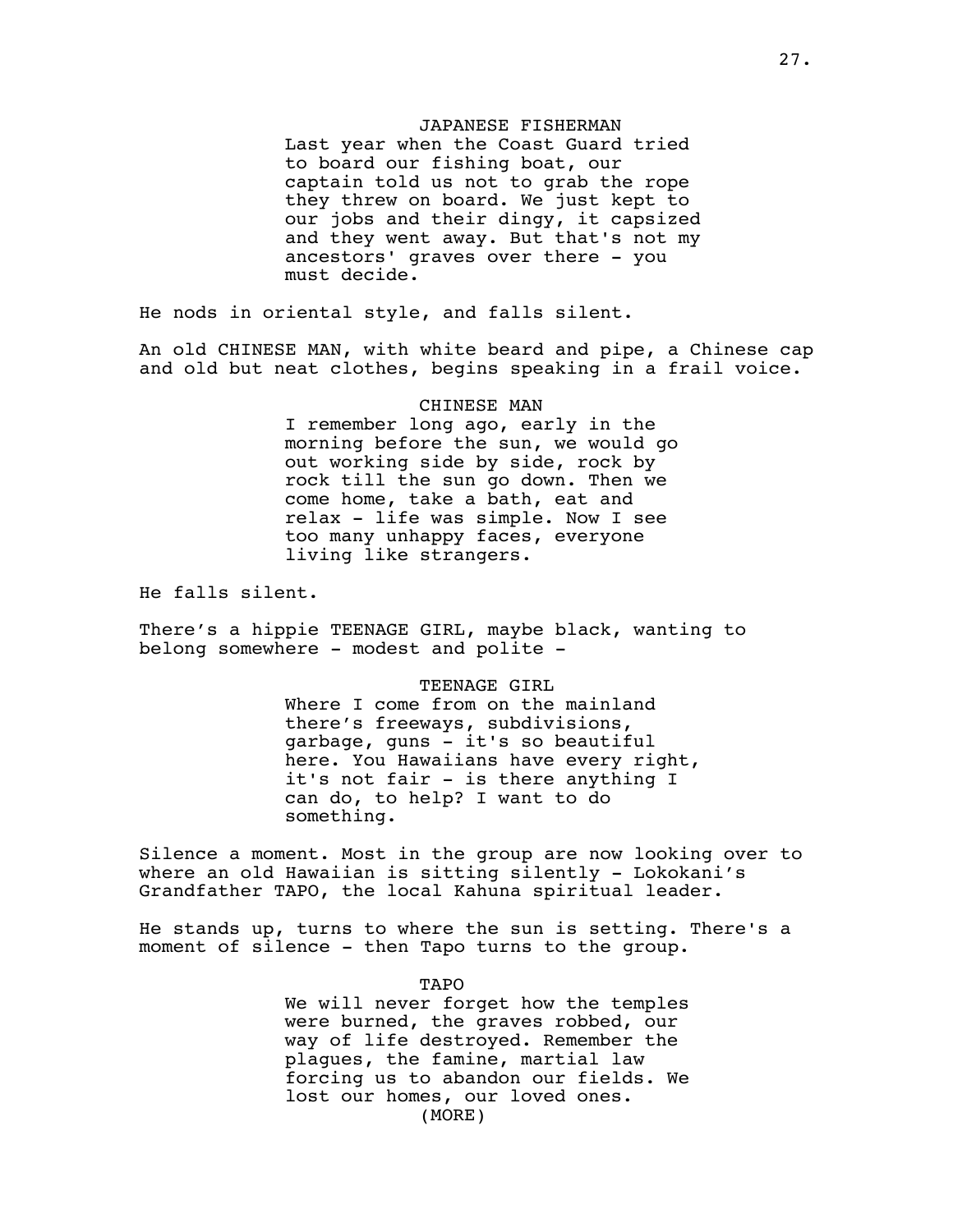We must decide - when shall we go TAPO (cont'd) back home? We must look for a sign.

He eyes Lokokani and then, having spoken his peace, turns and walks down toward the shore. Lokokani hesitates, then follows.

The two men stand looking out to sea. They see a large shark cutting through the waves -

DISSOLVE TO:

# INT. CROMME LIVING ROOM - NIGHT

Piano keys are suddenly attacked - Michael is playing a solo from a Beethoven concerto with great finesse, power and emotion - performing with eyes closed, total concentration.

Most of the people at the party are now gathered in the big living room, listening. Rebecca is standing beside her mother Glenna - both rapt with the music.

An old lady in a wheel chair, GRAMMA CROMME, is listening with tears in her eyes, watching Michael adoringly.

Gatlin comes up behind Vanessa, puts his hands again on her shoulders lovingly - but again she pushes him from her.

Rebecca's eyes move, meet Gatlin's - again they get caught involuntarily in each other's gaze for a moment.

Michael opens his eyes, happens to catch his father and his girlfriend looking at each other -

His fingers take off of their own volition, suddenly breaking with the traditional form, improvising upon Beethoven in a Keith Jarrett solo/jazz jagged style.

Everyone goes breathless listening to the music - it's beautiful but it's so wild -

DISSOLVE TO:

# EXT. DOWN IN THE WOODS - NIGHT

In moonlight deep in the woods by the lagoon, Michael and Rebecca come running along a path. She's leading him, laughing, galloping down toward the lagoon.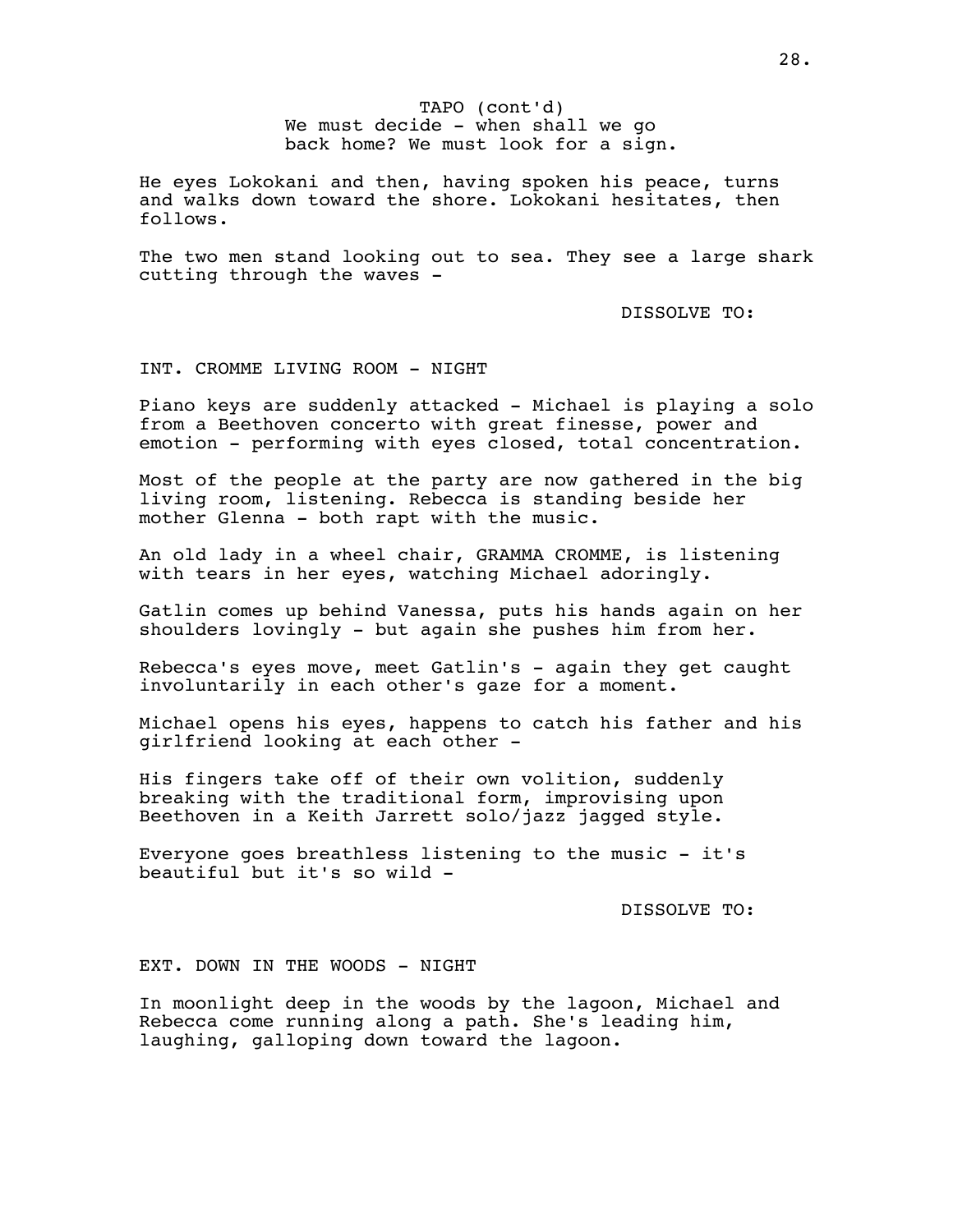EXT. LAGOON [CONTINUOUS]

The water is rippling in full moonlight as they arrive at the shore of the lagoon. Without hesitation Rebecca slips off her skirt and top, and in underwear and bra, dives into the cool deep water of the lagoon.

She shouts and waves to Michael - until he does the same and they frolic, wrestle underwater. It's great fun and they loosen up - touch and kiss.

# MICHAEL

Ah - wow.

# REBECCA

(breathless) Each day, I'd remember Christmas and everything - God, I hungered . . .

They come into each other's arms. As he kisses her, their playful romance ignites into serious physical passion they're a beautiful sight.

INT. THE CROMME HOUSE - NIGHT

The party continues. Gatlin is downing another drink while Vince, Glenna, and Vanessa have him cornered in conversation. He's slightly drunk, trying to stay civil but not willing to yield the argument.

#### GATLIN

My great-grandfather, whatever he did, nobody really knows - but it's not my fault. There's no way I'm giving up what belongs to my family, just because somebody's laying a goddamn guilt trip on me.

He eyes GRAMMA CROMME who's sitting in her wheelchair listening. She meets his eyes solidly.

GLENNA

Gatlin, all they're asking us for is a few acres as a sacred preserve the lagoon, the taro terraces, the heiau and ruins. And why not? We can all share the beach.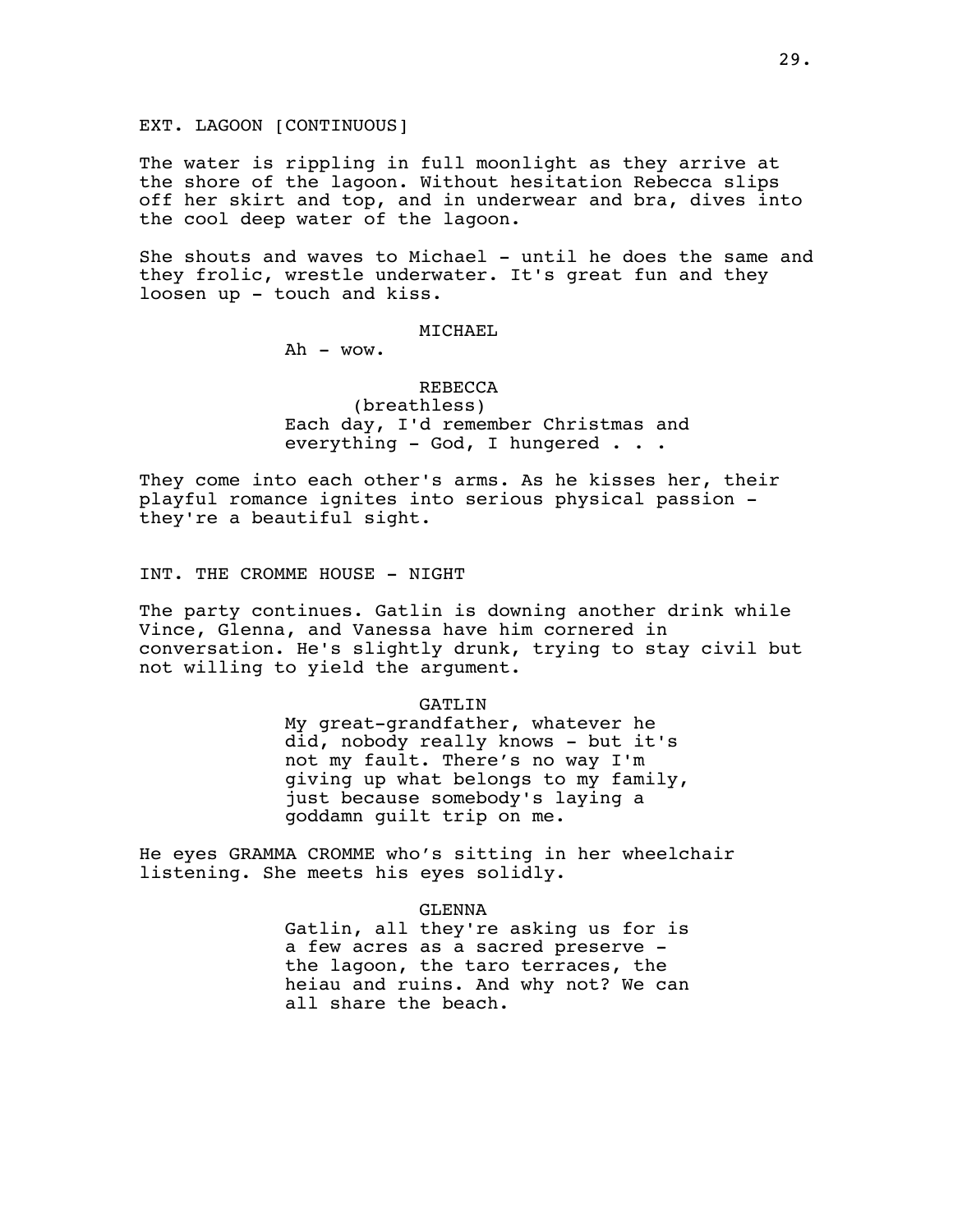# VINCE

(remaining calm) Even if our great grandfolks didn't actively participate, the American take-over of the Hawaiian government  $was -$ 

# GATLIN

(blunt) Past tense. End of story. Hawaiians want land, they buy it like everybody else. That's my last word.

He glares at Vince, then Vanessa - finishes off his drink, turns and walks abruptly away.

Vanessa speaks to Glenna and Vince, her emotions a mess.

VANESSA Alcohol - the McGrabbin curse. (beat) Please promise me, don't tell anyone but I'm leaving Gatlin, leaving with Michael after the summer - going home to London. It's finally all over.

Gramma Cromme meets her eyes. Nods.

DISSOLVE TO:

EXT. BEACH - NIGHT

Lokokani is walking alone, hopping from boulder to boulder in the moonlight.

He pauses, sits in the sand, just looks off silently into the moonlit ocean.

> LOKOKANI Some day we gunna rise up. Someday the white man is gunna go down. Someday we'll see justice!

EXT. RUINS IN THE WOODS - NIGHT

Michael and Rebecca are sitting close together in their underwear with her skirt under them. They're leaning against a mossy rock wall of the ruins, a soft hidden spot in the middle of the woods with a full view of the lagoon.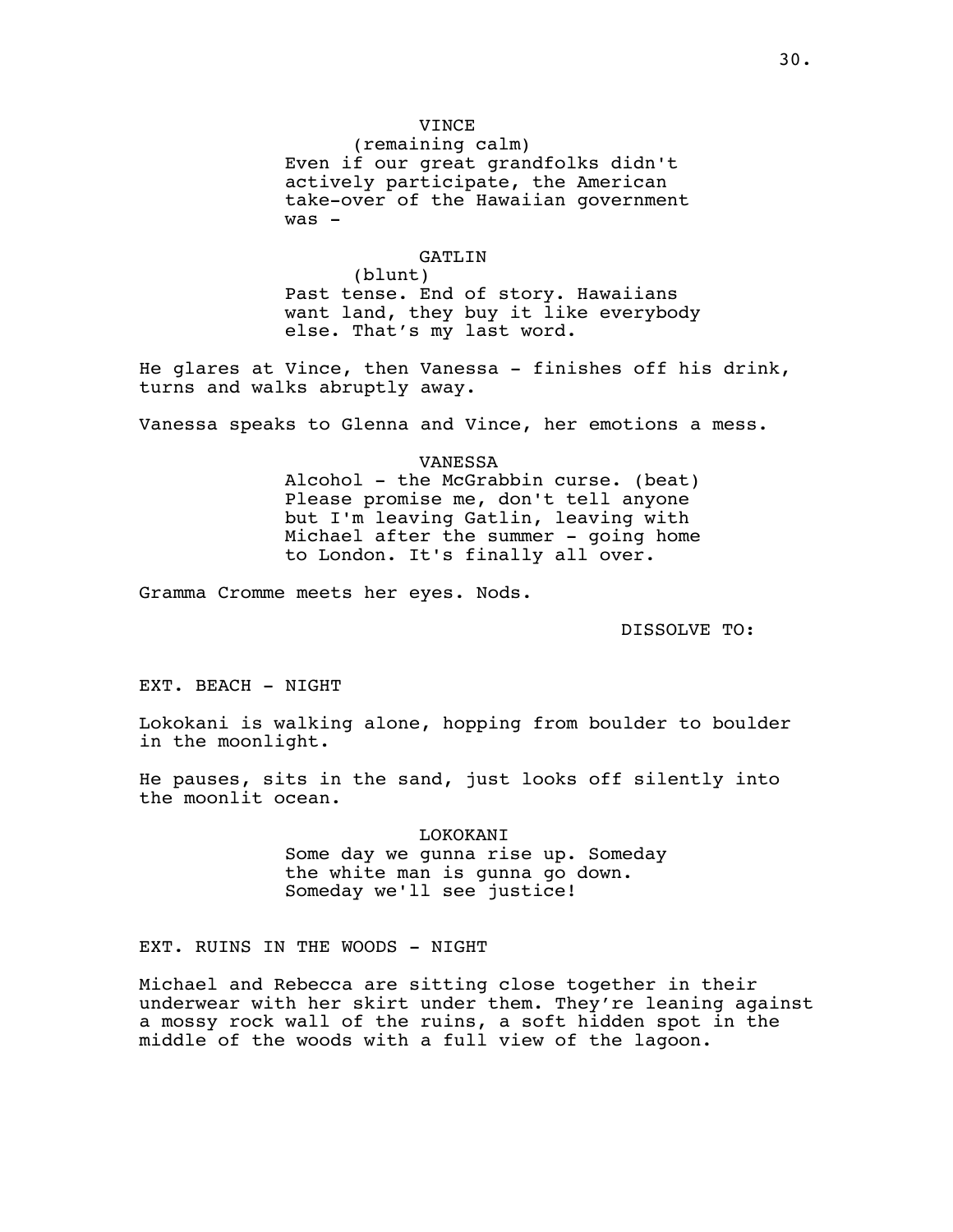# MICHAEL

(beat) My dad, you gotta understand, I'm not gonna take sides against him in this.

# REBECCA

(impatient) But you can't just run away, Mickey, as if you're not involved here at all.

# MICHAEL

Well I'm not. I'm a musician, I have my life - and I don't like fights.

#### REBECCA

(reacting) Now like your dad again, you talk like you never did really open your heart to this island.

# MICHAEL

(with strength) Hey, don't attack me. And stop identifying me with Gatlin. Can't you see - you're both, your side and his side, entirely one hundred percent right. I see both sides, that's why I stay out of it all.

#### REBECCA

Someday you'll inherit the McGrabbin plantation - then you'll have to take sides.

Michael sits looking out over the lagoon in the distance.

#### MICHAEL

(beat) Coming back this time, I see - I grew up here, but no, I'm not a real Hawaiian. I just don't feel I belong here. Sometimes I feel I don't belong, anywhere.

Michael's face shows anguish. Rebecca leans against him to comfort him.

### REBECCA

Of course you belong here. It's just your father who is making this all so ugly. Strange, I used to have such fun with him, he was my favorite ...

They're silent a moment.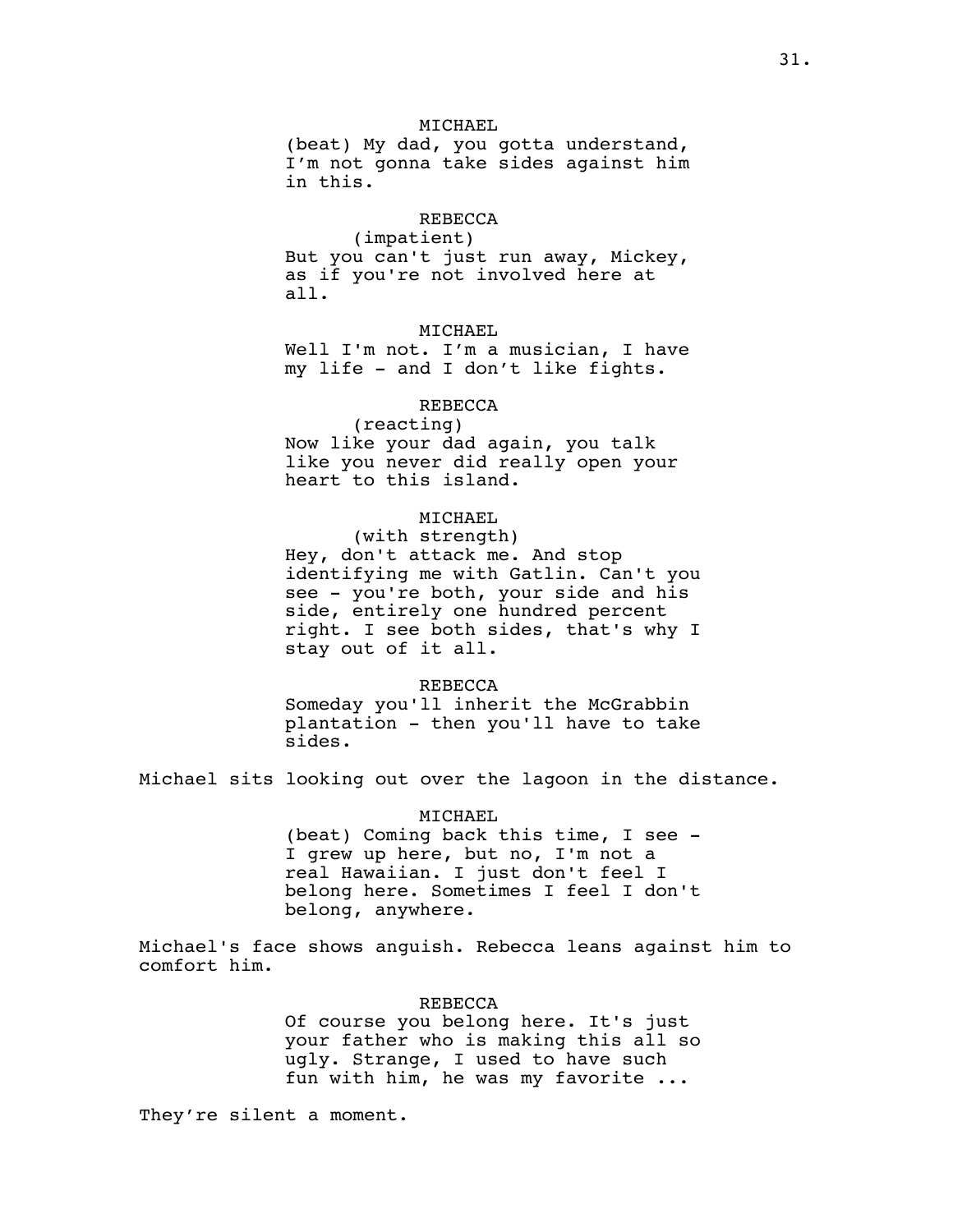REBECCA (cont'd) It feels like everything is falling apart. Mickey, please, let's not you and me fall apart.

He turns to her, takes her hands.

#### MICHAEL

Becky, maybe you should do what I'm doing, get out into the world more, go to college or something - break free from all this inbred island shit. This island, it's a crazy place, everybody hopelessly caught in everybody's business. WE could take off right now, just the twpo of us go to the mainland or maybe England. You'd love it in London, you're so good with your painting, there's greast art schools, you could -

#### REBECCA

No. No, Mickey. At least right not now. You must honor how I feel part of all this - something important is happening. You should talk with Lokokani tomorrow, he's been staying mostly here at the lagoon the last few months and he's become so - so strong. (Beat) But enough. Right now I don't want to think any more about any of that.I just want to be with you. Jeez, Mickey, all those crazy wild emails you sent me - I could hardly breathe ...

They look into each other's eyes, letting go of words. She makes a quick move and kisses him on the lips, hungry for him even though he seems slightly withdrawn.

He responds - they ignite with raw erotic passion and down they go in each other's arms, surrendering to the intensity of full sexual encounter. In a beautiful young-love interlude they loose all control and slip into a natureimbued erotic coupling -

# EXT. BACK YARD - NIGHT

Gatlin comes out of the house in a huff, feeling attacked from all sides. Someone comes up to him, but he walks away.

Alone, he pauses. Looking tormented, he downs his final drink and walks on down toward the lagoon.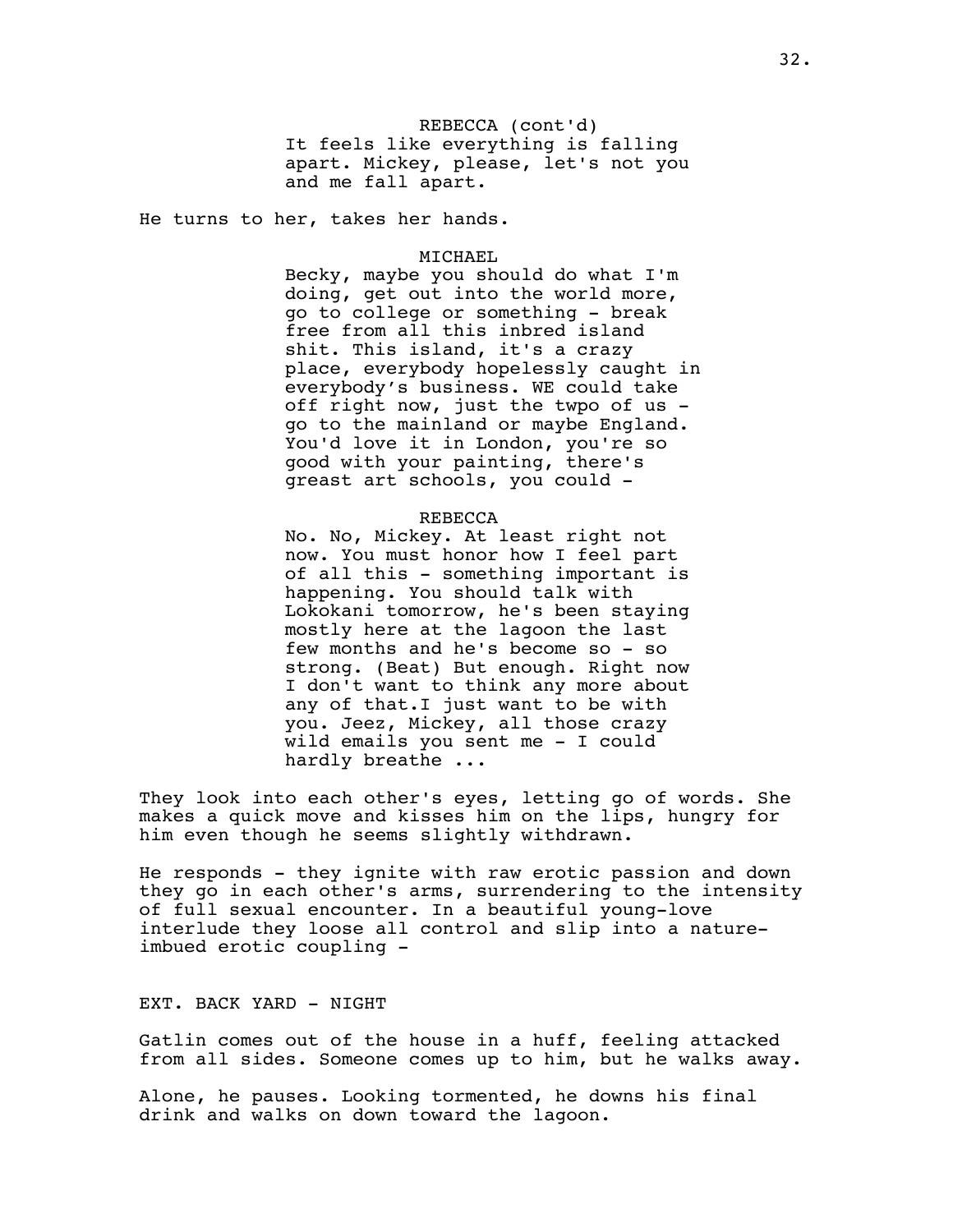EXT. RUINS [CONTINUOUS]

In the moonlight, we HEAR the final moment of orgasmic breathing - Michael on his back under Rebecca - he gasps gutturally several times - it's over, at least for him.

They're both momentarily lost in this tender moment of intimacy. Rebecca is still languidly wild with passion, still kissing him, perhaps not having come -

There's something internal disturbing Michael - his looks are far away suddenly, something or someone on his mind. He struggles with himself, finally comes outs with it.

> MICHAEL Beck - I, uhm, I have to tell you.

She reluctantly lets go of her pure sexual desire.

REBECCA

Well - what?

# MICHAEL

(confessional) It's, I don't know how - back in Boston, at school, there was this girl, Jenny. We did it - just a couple times -

Rebecca is shocked. Hit to the quick by his confession, she pushes, pulls away from him, sits up.

REBECCA

(aghast) No, you wouldn't, not after what we, not after - you promised, that we would -

MICHAEL I'm telling you, it was nothing, nothing, compared to us.

She can hardly say the words -

REBECCA You - had intercourse - with her?

Michael tries to make it light.

MICHAEL

Hey, we were drinking, smoking, she was wanting to so bad, it was just one of those things, we just -